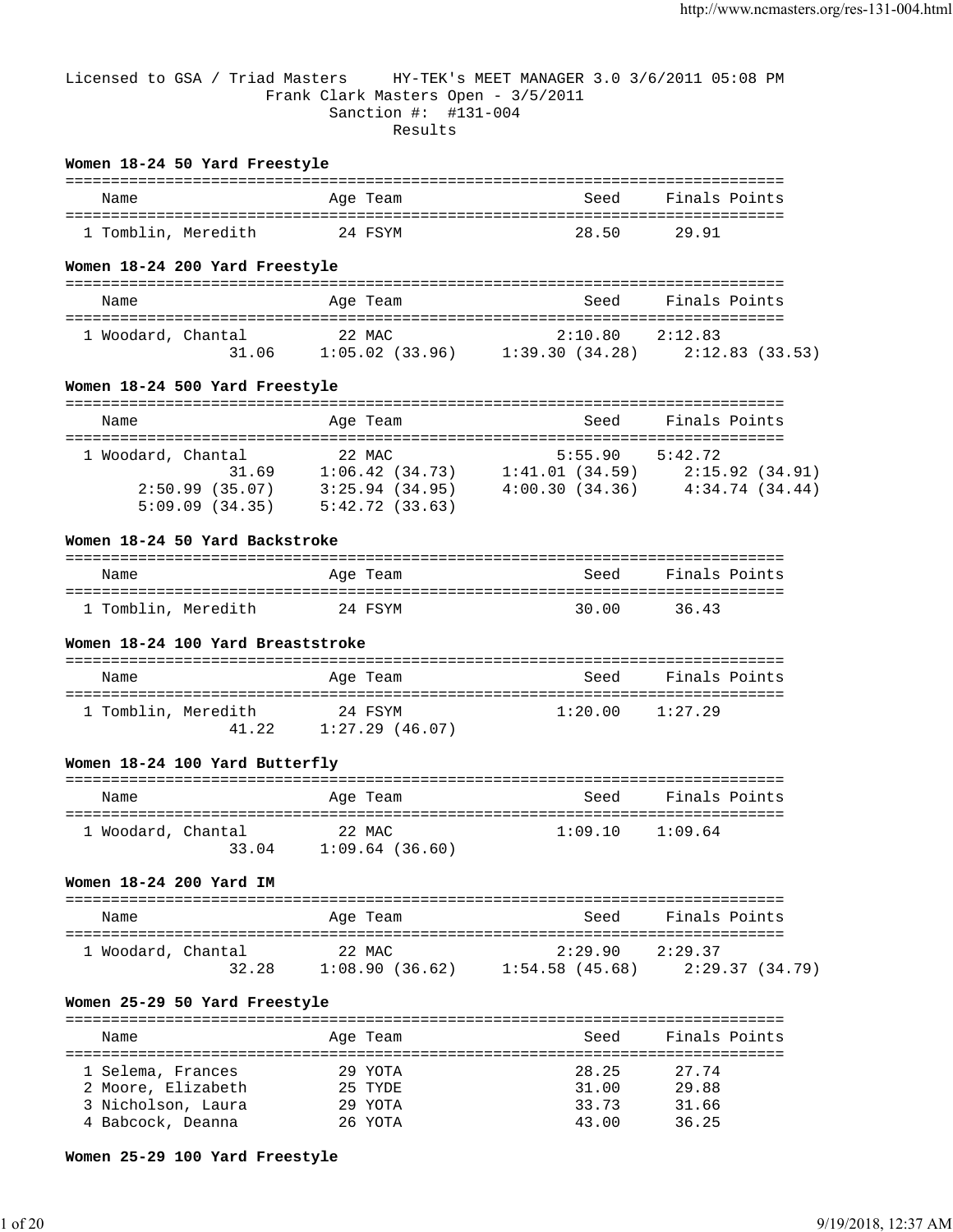|                                  |         | ==========            |                                                                   |                    |               |
|----------------------------------|---------|-----------------------|-------------------------------------------------------------------|--------------------|---------------|
| Name                             |         | Age Team              | Seed                                                              |                    | Finals Points |
| 1 Selema, Frances                |         | 29 YOTA               | 1:03.00                                                           | 59.90              |               |
| 29.20                            |         | 59.90 (30.70)         |                                                                   |                    |               |
| 2 Nicholson, Laura               |         | 29 YOTA               | ΝT                                                                | 1:13.86            |               |
| 35.92                            |         | 1:13.86(37.94)        |                                                                   |                    |               |
| 3 Babcock, Deanna                | 26 YOTA |                       | 1:16.00                                                           | 1:20.08            |               |
| Women 25-29 50 Yard Backstroke   |         |                       |                                                                   |                    |               |
|                                  |         |                       |                                                                   |                    |               |
| Name                             |         | Age Team              | Seed                                                              |                    | Finals Points |
| 1 Nicholson, Laura               |         | 29 YOTA               | 38.54                                                             | 36.50              |               |
| 2 Moore, Elizabeth               | 25 TYDE |                       | 37.00                                                             | 38.37              |               |
| 3 Babcock, Deanna                | 26 YOTA |                       | 50.00                                                             | 45.07              |               |
| Women 25-29 50 Yard Breaststroke |         |                       |                                                                   |                    |               |
|                                  |         |                       |                                                                   |                    |               |
| Name                             |         | Age Team              | Seed                                                              |                    | Finals Points |
| 1 Nicholson, Laura               |         | 29 YOTA               | NΤ                                                                | 43.90              |               |
| Women 25-29 50 Yard Butterfly    |         |                       |                                                                   |                    |               |
| Name                             |         | Age Team              | Seed                                                              |                    | Finals Points |
|                                  |         |                       |                                                                   |                    |               |
| 1 Moore, Elizabeth               |         | 25 TYDE               | 35.00                                                             | 34.46              |               |
| 2 Nicholson, Laura               |         | 29 YOTA               | 40.52                                                             | 36.64              |               |
| Women 25-29 100 Yard Butterfly   |         |                       |                                                                   |                    |               |
| Name                             |         | Age Team              | Seed                                                              |                    | Finals Points |
|                                  |         |                       |                                                                   |                    |               |
| 1 Selema, Frances                |         | 29 YOTA               | 1:11.00                                                           | 1:06.17            |               |
| 31.88                            |         | 1:06.17(34.29)        |                                                                   |                    |               |
| Women 25-29 100 Yard IM          |         |                       |                                                                   |                    |               |
|                                  |         |                       |                                                                   |                    |               |
| Name                             |         | Age Team              | Seed                                                              |                    | Finals Points |
| 1 Selema, Frances                |         | 29 YOTA               | 1:15.00                                                           | 1:08.95            |               |
|                                  |         | 32.28 1:08.95 (36.67) |                                                                   |                    |               |
| 2 Nicholson, Laura               | 29 YOTA |                       | $1:26.69$ $1:19.78$                                               |                    |               |
| 36.05                            |         | 1:19.78(43.73)        |                                                                   |                    |               |
| Women 30-34 200 Yard Freestyle   |         |                       |                                                                   |                    |               |
|                                  |         |                       |                                                                   |                    |               |
| Name                             |         | Age Team              | Seed                                                              |                    | Finals Points |
| 1 Amweg, Meri                    | 31 TMS  |                       | $2:42.00$ $2:35.05$                                               |                    |               |
|                                  |         |                       | 34.72   1:13.28   (38.56)   1:54.06   (40.78)   2:35.05   (40.99) |                    |               |
| Women 30-34 100 Yard IM          |         |                       |                                                                   |                    |               |
| Name                             |         | Age Team              |                                                                   | Seed Finals Points |               |
|                                  |         |                       |                                                                   |                    |               |
| 1 Amweg, Meri                    | 31 TMS  |                       | $1:17.00$ $1:19.70$                                               |                    |               |
|                                  |         | 38.34 1:19.70 (41.36) |                                                                   |                    |               |
|                                  |         |                       |                                                                   |                    |               |
| Women 35-39 50 Yard Backstroke   |         |                       |                                                                   |                    |               |
| Name                             |         | Age Team              | Seed                                                              |                    | Finals Points |
|                                  |         |                       |                                                                   |                    |               |

1 Isner, Melissa 38 YOTA 50.00 49.95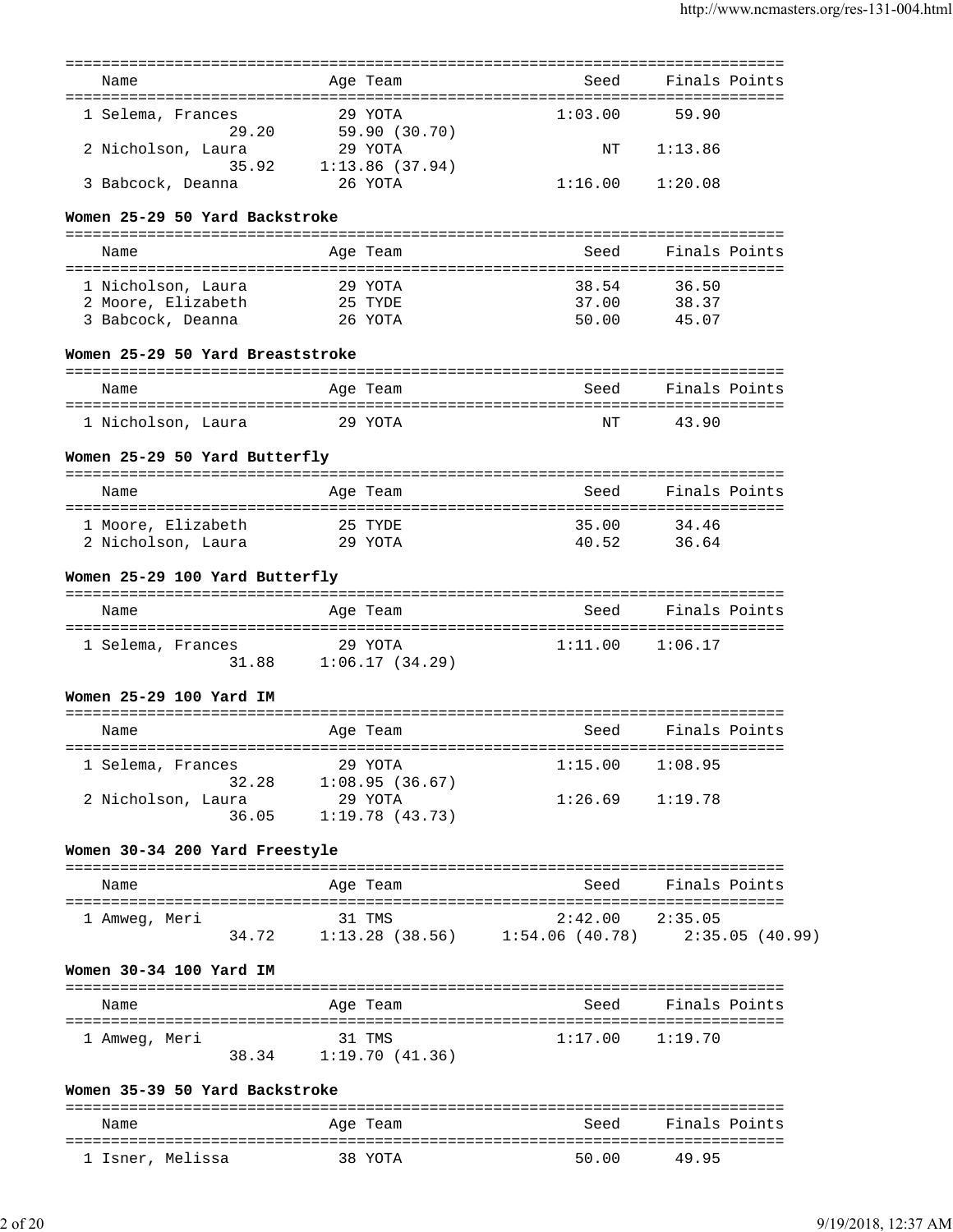# **Women 35-39 50 Yard Breaststroke**

| Name             | Age Team | Seed  | Finals Points |
|------------------|----------|-------|---------------|
| 1 Isner, Melissa | 38 YOTA  | 48.00 | 45 07         |

### **Women 35-39 100 Yard IM**

| Name             |       | Age Team                  | Seed                | Finals Points |
|------------------|-------|---------------------------|---------------------|---------------|
| 1 Isner, Melissa | 46.29 | 38 YOTA<br>1:37.12(50.83) | $1:48.00$ $1:37.12$ |               |

#### **Women 40-44 50 Yard Freestyle**

| Name                | Age Team | Seed  | Finals Points |
|---------------------|----------|-------|---------------|
| 1 Neese, Lynne      | 44 UNAT  | 28.00 | 27.32         |
| 2 Maycock, Cary     | 42 NCAC  | 28.90 | 29.42         |
| 3 Bryan, Becky      | 42 NCMS  | 28.80 | 29.49         |
| 4 Long, Sharon      | 40 YOTA  | 31.09 | 30.15         |
| 5 Bodin, Sarah      | 41 FMS   | 30.00 | 30.76         |
| 6 Dempsey, Michelle | 41 MAC   | 30.94 | 31.76         |
| 7 Wooten, Sharon    | 41 FMS   | 34.77 | 32.33         |

#### **Women 40-44 100 Yard Freestyle**

| Name                |       | Age Team          | Seed    | Finals Points |
|---------------------|-------|-------------------|---------|---------------|
| 1 Maycock, Cary     |       | 42 NCAC           | 1:10.00 | 1:05.81       |
|                     | 31.74 | 1:05.81(34.07)    |         |               |
| 2 Long, Sharon      |       | 40 YOTA           | 1:11.09 | 1:07.58       |
|                     | 32.07 | $1:07.58$ (35.51) |         |               |
| 3 Bodin, Sarah      |       | 41 FMS            | 1:08.56 | 1:09.65       |
|                     | 33.10 | 1:09.65(36.55)    |         |               |
| 4 Dempsey, Michelle |       | 41 MAC            | 1:10.00 | 1:09.86       |
|                     | 33.73 | 1:09.86(36.13)    |         |               |
| -- Neese, Lynne     |       | 44 UNAT           | 1:02.09 | DO            |
|                     | 27.79 | (34.27)<br>DO.    |         |               |

#### **Women 40-44 200 Yard Freestyle**

| Name            |       | Age Team                  | Seed                      | Finals Points             |
|-----------------|-------|---------------------------|---------------------------|---------------------------|
| 1 Maycock, Cary |       | 42 NCAC                   | 2:40.00                   | 2:27.56                   |
| 2 Long, Sharon  | 33.97 | 1:10.57(36.60)<br>40 YOTA | 1:49.02(38.45)<br>2:25.09 | 2:27.56(38.54)<br>2:30.87 |
|                 | 34.76 | 1:12.26(37.50)            | 1:51.23(38.97)            | 2:30.87(39.64)            |

#### **Women 40-44 1000 Yard Freestyle**

| Name            |       | Age Team        |                 | Seed | Finals Points         |                |  |
|-----------------|-------|-----------------|-----------------|------|-----------------------|----------------|--|
| 1 Maycock, Cary |       | 42 NCAC         |                 |      | $14:15.00$ $13:52.54$ |                |  |
|                 | 36.49 | 1:16.44(39.95)  | 1:57.63(41.19)  |      |                       | 2:39.83(42.20) |  |
| 3:21.85(42.02)  |       | 4:04.24(42.39)  | 4:46.51(42.27)  |      |                       | 5:28.68(42.17) |  |
| 6:10.98(42.30)  |       | 6:53.50(42.52)  | 7:35.59(42.09)  |      |                       | 8:17.73(42.14) |  |
| 9:00.11(42.38)  |       | 9:42.84(42.73)  | 10:25.69(42.85) |      | 11:08.23(42.54)       |                |  |
| 11:50.00(41.77) |       | 12:31.50(41.50) | 13:12.98(41.48) |      | 13:52.54(39.56)       |                |  |
|                 |       |                 |                 |      |                       |                |  |

#### **Women 40-44 50 Yard Backstroke**

=============================================================================== Name and Age Team Seed Finals Points ===============================================================================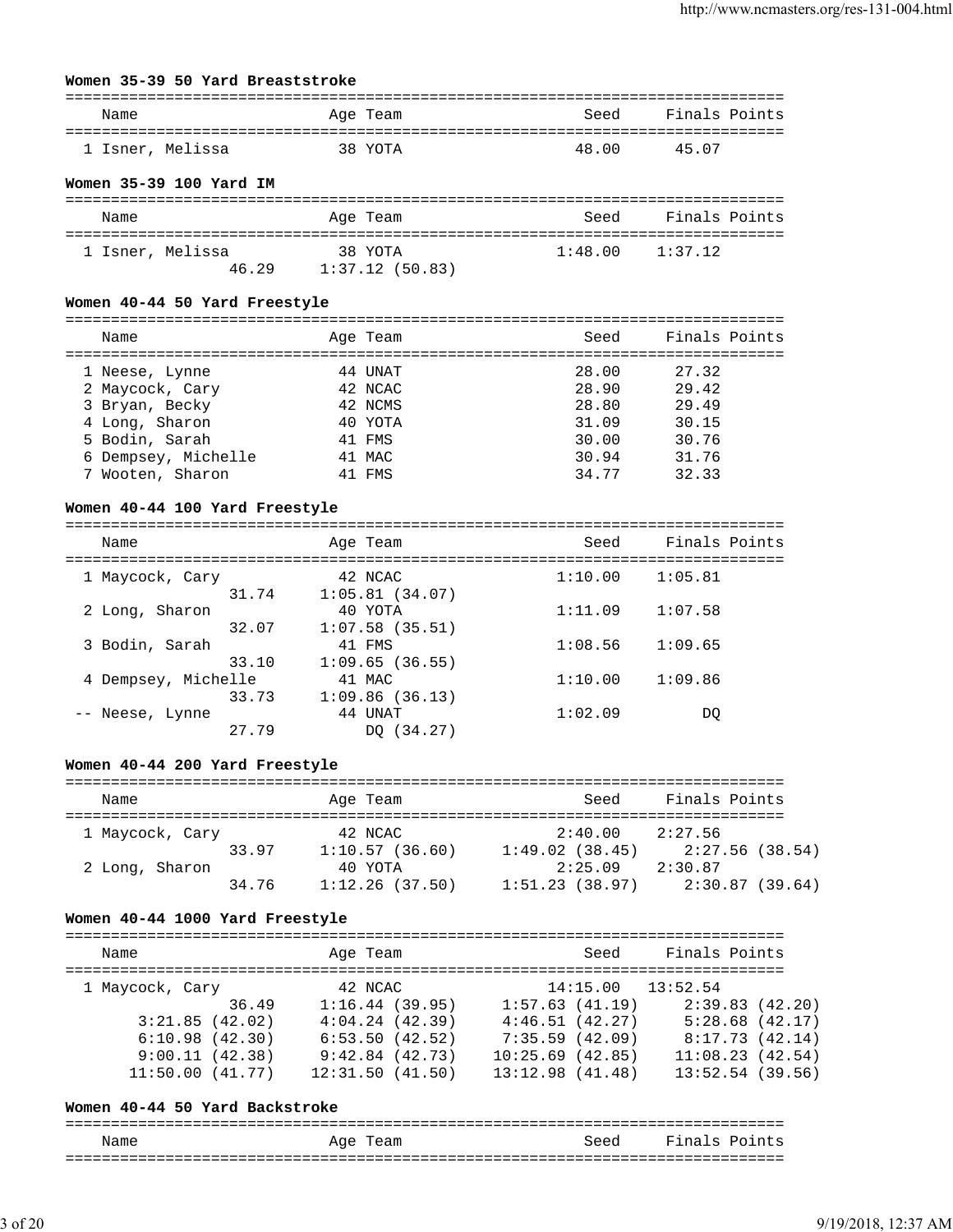| 1 Bryan, Becky      | 42 NCMS | 34.50 | 36.15 |
|---------------------|---------|-------|-------|
| 2 Dempsey, Michelle | 41 MAC  | 35.45 | 37.13 |
| 3 Wooten, Sharon    | 41 FMS  | 42.28 | 41.59 |

# **Women 40-44 50 Yard Breaststroke**

| Name             | Age Team | Seed  | Finals Points |
|------------------|----------|-------|---------------|
| 1 Maycock, Cary  | 42 NCAC  | 45.00 | 40.54         |
| 2 Wall, Janet    | 42 MAC   | 44.01 | 46.17         |
| 3 Wooten, Sharon | 41 FMS   | 47 31 | 46.25         |

# **Women 40-44 100 Yard Breaststroke**

| Name             |       | Age Team                 | Seed    | Finals Points |
|------------------|-------|--------------------------|---------|---------------|
| 1 Wooten, Sharon | 47 14 | 41 FMS<br>1:37.27(50.13) | 1:38.10 | 1:37.27       |

# **Women 40-44 50 Yard Butterfly**

| Name           | Age Team | Seed  | Finals Points |
|----------------|----------|-------|---------------|
| 1 Bodin, Sarah | 41 FMS   | 33.53 | 32.80         |
| 2 Wall, Janet  | 42 MAC   | 38.95 | 38.11         |

## **Women 40-44 100 Yard IM**

| Name             |       | Age Team       | Seed    | Finals Points |
|------------------|-------|----------------|---------|---------------|
| 1 Bodin, Sarah   |       | 41 FMS         | 1:12.00 | 1:17.82       |
|                  | 36.00 | 1:17.82(41.82) |         |               |
| 2 Long, Sharon   |       | 40 YOTA        | 1:19.09 | 1:19.92       |
|                  | 37.11 | 1:19.92(42.81) |         |               |
| 3 Bryan, Becky   |       | 42 NCMS        | NT      | 1:20.83       |
|                  | 36.99 | 1:20.83(43.84) |         |               |
| 4 Wooten, Sharon |       | 41 FMS         | 1:25.17 | 1:26.08       |
|                  | 41.08 | 1:26.08(45.00) |         |               |

# **Women 40-44 200 Yard IM**

| Name           |       | Age Team       | Seed                | Finals Points   |
|----------------|-------|----------------|---------------------|-----------------|
| 1 Bodin, Sarah |       | 41 FMS         | $2:46.87$ $2:47.04$ |                 |
|                | 34.24 | 1:17.23(42.99) | 2:07.11 (49.88)     | 2:47.04 (39.93) |

# **Women 45-49 50 Yard Freestyle**

| Name                                                                                                                                                            | Age Team                                                                             | Seed                                                                 | Finals Points                                                        |
|-----------------------------------------------------------------------------------------------------------------------------------------------------------------|--------------------------------------------------------------------------------------|----------------------------------------------------------------------|----------------------------------------------------------------------|
| 1 Ellington, Jennifer<br>2 Dore, Mary<br>3 Quillen, Diane<br>4 Parham, Mary<br>5 Robbins, Tracy<br>6 Lindquist, Dana<br>7 Olinger, Amy<br>8 Skidmore, Christene | 46 TYDE<br>47 NCMS<br>47 UNAT<br>48 FSYM<br>47 NCMS<br>48 YOTA<br>46 FSYM<br>47 PACE | 28.10<br>28.62<br>35.00<br>31.55<br>40.00<br>35.00<br>37.23<br>41.71 | 28.64<br>29.22<br>31.30<br>32.15<br>34.01<br>34.88<br>36.24<br>38.88 |
| 9 Tomin, Elizabeth                                                                                                                                              | 45 GCYM                                                                              | 47.46                                                                | 43.34                                                                |

# **Women 45-49 100 Yard Freestyle**

| Name             | Age Team | Seed                | Finals Points |
|------------------|----------|---------------------|---------------|
| 1 Robbins, Tracy | 47 NCMS  | $1:25.00$ $1:17.13$ |               |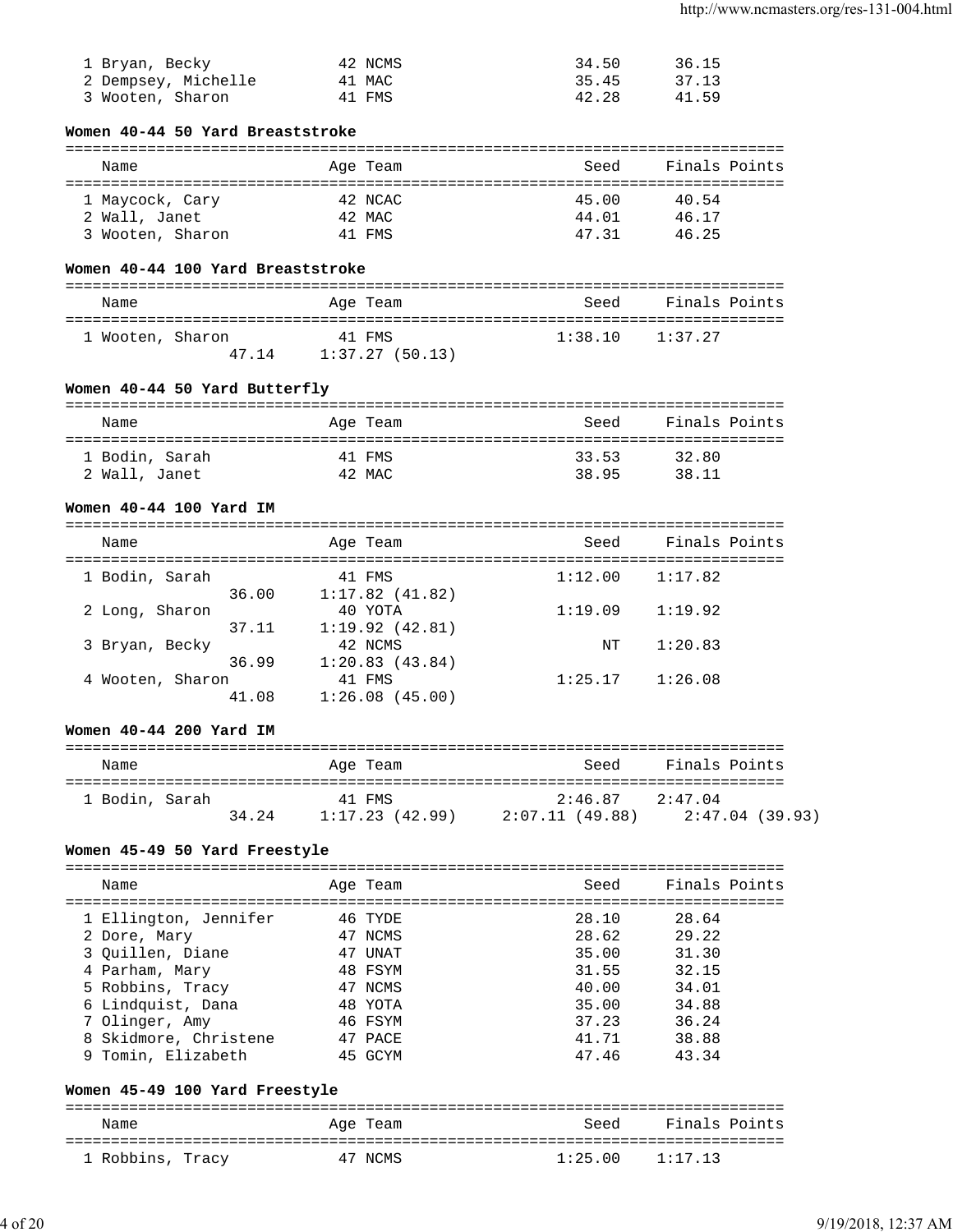# 35.83 1:17.13 (41.30)

## **Women 45-49 200 Yard Freestyle**

| Name         |       | Age Team       | Seed                | Finals Points   |
|--------------|-------|----------------|---------------------|-----------------|
| 1 Dore, Mary |       | 47 NCMS        | $2:17.90$ $2:17.51$ |                 |
|              | 32.38 | 1:07.41(35.03) | 1:43.05(35.64)      | 2:17.51 (34.46) |

# **Women 45-49 500 Yard Freestyle**

| Name              |       | Age Team       |                | Seed    | Finals Points |                 |
|-------------------|-------|----------------|----------------|---------|---------------|-----------------|
| 1 Dore, Mary      |       | 47 NCMS        |                | 6:12.00 | 6:05.36       |                 |
|                   | 33.58 | 1:09.97(36.39) | 1:47.67(37.70) |         |               | 2:24.61 (36.94) |
| 3:02.14(37.53)    |       | 3:38.95(36.81) | 4:15.96(37.01) |         |               | 4:52.77(36.81)  |
| 5:29.63(36.86)    |       | 6:05.36(35.73) |                |         |               |                 |
| 2 Lindquist, Dana |       | 48 YOTA        |                | 7:30.00 | 7:54.70       |                 |
|                   | 40.23 | 1:24.90(44.67) | 2:12.17(47.27) |         |               | 3:00.30(48.13)  |
| 3:49.61(49.31)    |       | 4:39.57(49.96) | 5:29.85(50.28) |         |               | 6:18.75(48.90)  |
| 7:08.37(49.62)    |       | 7:54.70(46.33) |                |         |               |                 |

# **Women 45-49 50 Yard Backstroke**

| Name                  | Age Team | Seed    | Finals Points |
|-----------------------|----------|---------|---------------|
|                       |          |         |               |
| 1 Olinger, Amy        | 46 FSYM  | 49.47   | 48.87         |
| 2 Skidmore, Christene | 47 PACE  | 55.15   | 51.35         |
| 3 Tomin, Elizabeth    | 45 GCYM  | 1:07.00 | 1:02.82       |

# **Women 45-49 50 Yard Breaststroke**

| Name                  | Age Team | Seed  | Finals Points |
|-----------------------|----------|-------|---------------|
|                       |          |       |               |
| 1 Ellington, Jennifer | 46 TYDE  | 35.80 | 37.58         |
| 2 Parham, Mary        | 48 FSYM  | 41.68 | 42.93         |
| 3 Olinger, Amy        | 46 FSYM  | 54.64 | 55.85         |
| 4 Tomin, Elizabeth    | 45 GCYM  | NΤ    | 1:07.51       |

### **Women 45-49 100 Yard Breaststroke**

| Name                  |       | Age Team                  | Seed    | Finals Points |  |
|-----------------------|-------|---------------------------|---------|---------------|--|
| 1 Skidmore, Christene | 51.95 | 47 PACE<br>1:50.06(58.11) | 2:00.00 | 1:50.06       |  |

# **Women 45-49 50 Yard Butterfly**

| Name               | Age Team | Seed  | Finals Points |
|--------------------|----------|-------|---------------|
|                    |          |       |               |
| 1 Ouillen, Diane   | 47 UNAT  | 40.00 | 35.16         |
| 2 Parham, Mary     | 48 FSYM  | 39.42 | 41.18         |
| 3 Tomin, Elizabeth | 45 GCYM  | NΤ    | 53.05         |
|                    |          |       |               |

# **Women 45-49 100 Yard IM**

| Name                           | Age Team                  | Seed    | Finals Points |
|--------------------------------|---------------------------|---------|---------------|
|                                |                           |         |               |
| 1 Ellington, Jennifer<br>36.21 | 46 TYDE<br>1:15.50(39.29) | 1:14.55 | 1:15.50       |
| 2 Parham, Mary                 | 48 FSYM                   | 1:22.39 | 1:23.85       |
| 40.67                          | 1:23.85(43.18)            |         |               |
| 3 Ouillen, Diane               | 47 UNAT                   | 1:30.00 | 1:24.16       |
| 39.65                          | 1:24.16(44.51)            |         |               |
| 4 Lindquist, Dana              | 48 YOTA                   | 1:50.00 | 1:30.35       |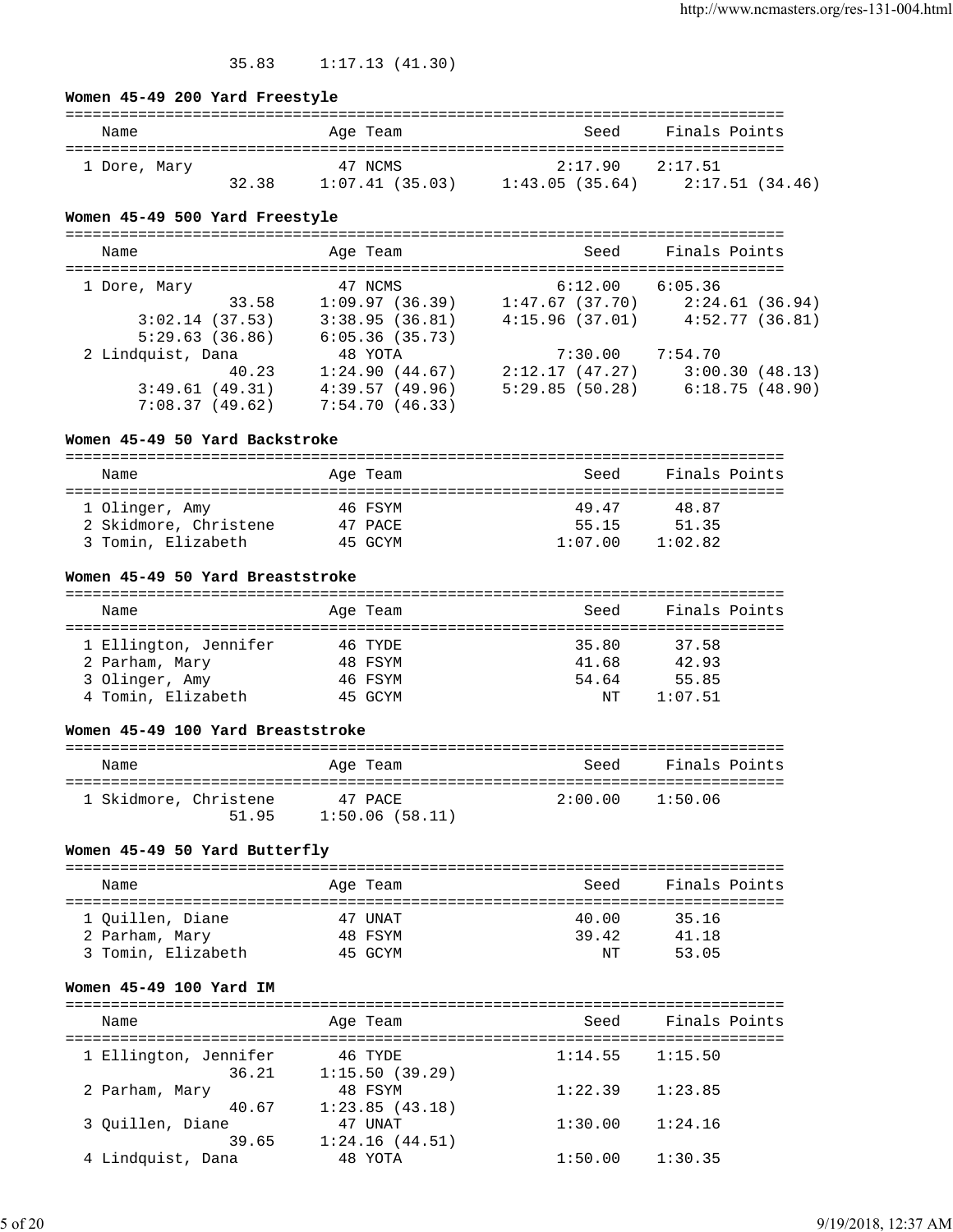| 44.07                            | 1:30.35(46.28)        |                     |                    |
|----------------------------------|-----------------------|---------------------|--------------------|
| 5 Olinger, Amy                   | 46 FSYM               | 1:41.60             | 1:42.97            |
|                                  | 48.05 1:42.97 (54.92) |                     |                    |
| 6 Tomin, Elizabeth               | 45 GCYM               | 2:09.00             | 2:04.27            |
| 55.93                            | 2:04.27(1:08.34)      |                     |                    |
| Women 50-54 50 Yard Freestyle    |                       |                     |                    |
|                                  |                       |                     |                    |
| Name                             | Age Team              | Seed                | Finals Points      |
|                                  |                       |                     |                    |
| 1 Seay, Nancy                    | 51 GCYM               | NΤ                  | 38.77              |
|                                  |                       |                     |                    |
| Women 50-54 50 Yard Backstroke   |                       |                     |                    |
| Name                             | Age Team              | Seed                | Finals Points      |
|                                  |                       |                     |                    |
| 1 Seay, Nancy                    | 51 GCYM               | NΤ                  | 50.20              |
|                                  |                       |                     |                    |
| Women 50-54 50 Yard Breaststroke |                       |                     |                    |
|                                  |                       |                     |                    |
| Name                             | Age Team              | Seed                | Finals Points      |
| 1 Seay, Nancy                    | 51 GCYM               | NΤ                  | 47.98              |
|                                  |                       |                     |                    |
| Women 50-54 50 Yard Butterfly    |                       |                     |                    |
|                                  |                       |                     |                    |
| Name                             | Age Team              | Seed                | Finals Points      |
|                                  |                       |                     |                    |
| 1 Seay, Nancy                    | 51 GCYM               | ΝT                  | 43.66              |
| Women 50-54 100 Yard IM          |                       |                     |                    |
|                                  |                       |                     |                    |
| Name                             | Age Team              | Seed                | Finals Points      |
|                                  |                       |                     |                    |
| 1 Seay, Nancy                    | 51 GCYM               | ΝT                  | 1:36.70            |
|                                  | 46.79 1:36.70 (49.91) |                     |                    |
| Women 55-59 50 Yard Freestyle    |                       |                     |                    |
|                                  |                       |                     |                    |
| Name                             | Age Team              | Seed                | Finals Points      |
|                                  |                       |                     |                    |
| 1 Braswell, Barbara              | 59 TMS                | 38.50               | 36.41              |
| 2 Hunter, Dede                   | 56 FSYM               | 43.58               | 40.44              |
|                                  |                       |                     |                    |
| Women 55-59 100 Yard Freestyle   |                       |                     |                    |
|                                  |                       |                     |                    |
|                                  |                       |                     |                    |
| Name                             | Age Team              | Seed                | Finals Points      |
| 1 Braswell, Barbara              | 59 TMS                | $1:22.50$ $1:25.05$ |                    |
|                                  | 38.83 1:25.05 (46.22) |                     |                    |
|                                  |                       |                     |                    |
| Women 55-59 50 Yard Backstroke   |                       |                     |                    |
|                                  |                       |                     |                    |
| Name                             | Age Team              |                     | Seed Finals Points |
| 1 Hunter, Dede                   | 56 FSYM               | 50.70               | 46.74              |
|                                  |                       |                     |                    |
| Women 55-59 100 Yard Backstroke  |                       |                     |                    |
|                                  |                       |                     |                    |
| Name                             | Age Team              | Seed                | Finals Points      |
| 1 Braswell, Barbara              | 59 TMS                | $1:42.00$ $1:42.41$ |                    |

2 Hunter, Dede 56 FSYM 1:42.00 1:43.08

48.83 1:43.08 (54.25)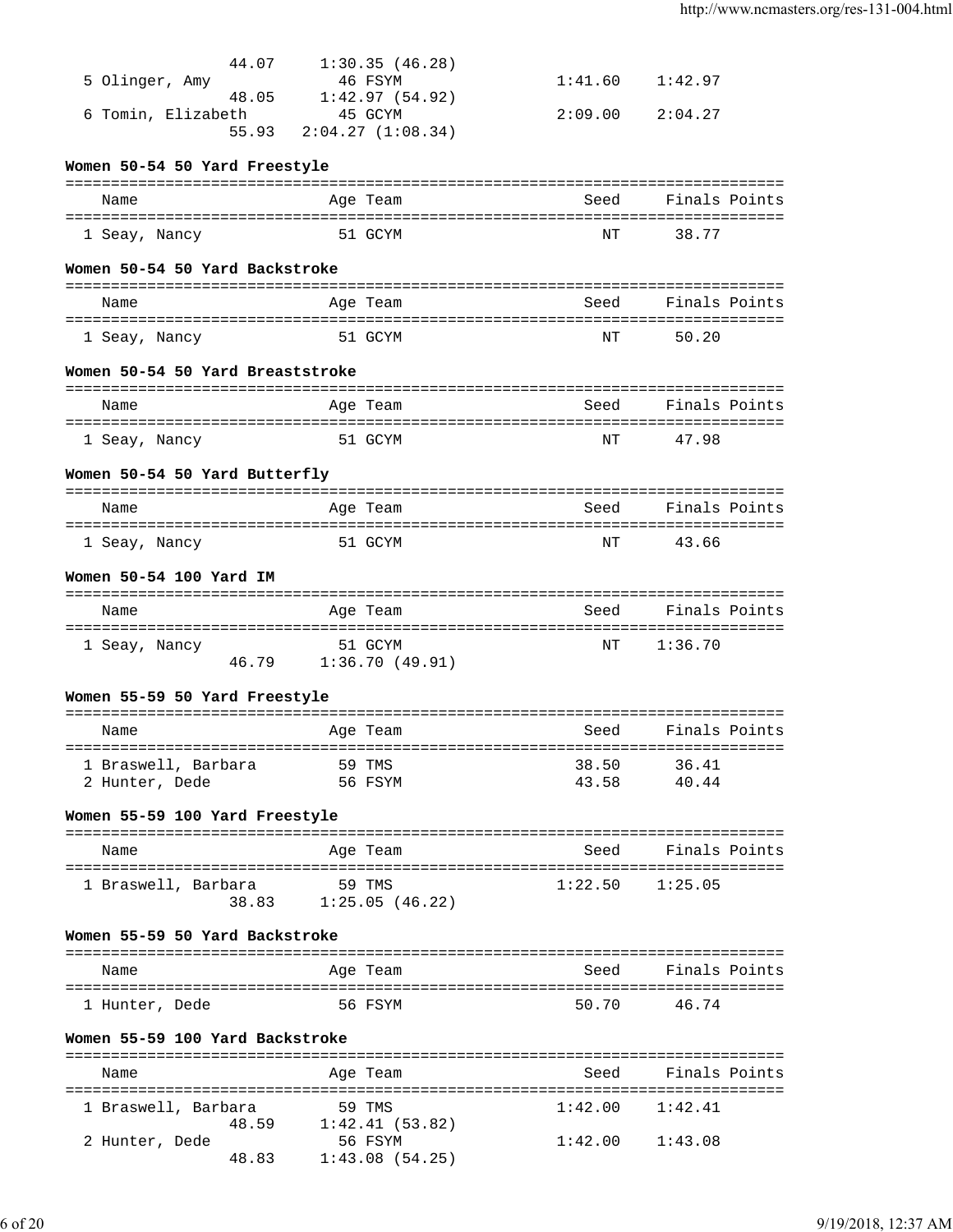| Name                                                       |         | Age Team                                           | Seed        | Finals Points       |               |
|------------------------------------------------------------|---------|----------------------------------------------------|-------------|---------------------|---------------|
| 1 Hovey, Mary Anna                                         |         | 67 DAMA                                            | 41.47       | 40.57               |               |
| Women 65-69 100 Yard Freestyle                             |         |                                                    |             |                     |               |
| Name                                                       |         | Age Team                                           | Seed        | Finals Points       |               |
| 1 Hovey, Mary Anna                                         | 67 DAMA | 44.48 1:34.68 (50.20)                              | 1:33.27     | 1:34.68             |               |
| Women 65-69 50 Yard Backstroke                             |         |                                                    |             |                     |               |
| Name                                                       |         | Age Team                                           | Seed        | Finals Points       |               |
| ====================================<br>1 Hovey, Mary Anna | 67 DAMA |                                                    | 50.70       | -48.01              |               |
| Women 65-69 100 Yard Backstroke                            |         |                                                    |             |                     |               |
| Name                                                       |         | Age Team                                           | Seed        | Finals Points       |               |
| l Hovey, Mary Anna                                         | 67 DAMA | $50.99$ $1:46.77$ (55.78)                          | 1:43.73     | 1:46.77             |               |
| Women 65-69 100 Yard IM                                    |         |                                                    |             |                     |               |
| Name                                                       |         | Age Team                                           | Seed        | Finals Points       |               |
|                                                            |         |                                                    |             |                     |               |
| 1 Hovey, Mary Anna                                         |         | 67 DAMA<br>51.58 1:50.65 (59.07)                   | 1:46.38     | 1:50.65             |               |
| Men 18-24 50 Yard Freestyle                                |         |                                                    |             |                     |               |
| Name                                                       |         | Age Team                                           | Seed        |                     | Finals Points |
| 1 Milton, Wes<br>2 Hardin, Channing 19 FSYM                | 19 DUKE |                                                    | NΤ<br>31.00 | 27.18<br>29.94      |               |
| Men 18-24 100 Yard Freestyle                               |         |                                                    |             |                     |               |
| Name                                                       |         | Age Team                                           |             | Seed Finals Points  |               |
| 1 Wilson, Eric                                             | 24 OSBC |                                                    |             | 52.50 52.63         |               |
| 2 Milton, Wes                                              |         | 25.43 52.63 (27.20)<br>19 DUKE                     |             | NT 1:01.85          |               |
| 3 Hardin, Channing                                         | 19 FSYM | $30.36$ $1:01.85$ (31.49)<br>38.08 1:21.93 (43.85) |             | $1:15.00$ $1:21.93$ |               |
| Men 18-24 200 Yard Freestyle                               |         |                                                    |             |                     |               |
| Name                                                       |         | Age Team                                           |             | Seed Finals Points  |               |

| Name          |       | Age Team       | Seed           | Finals Points  |
|---------------|-------|----------------|----------------|----------------|
| 1 Chao, Colin |       | 23 DUKE        | 5:35.00        | 5:39.45        |
|               | 29.33 | 1:02.36(33.03) | 1:35.70(33.34) | 2:09.83(34.13) |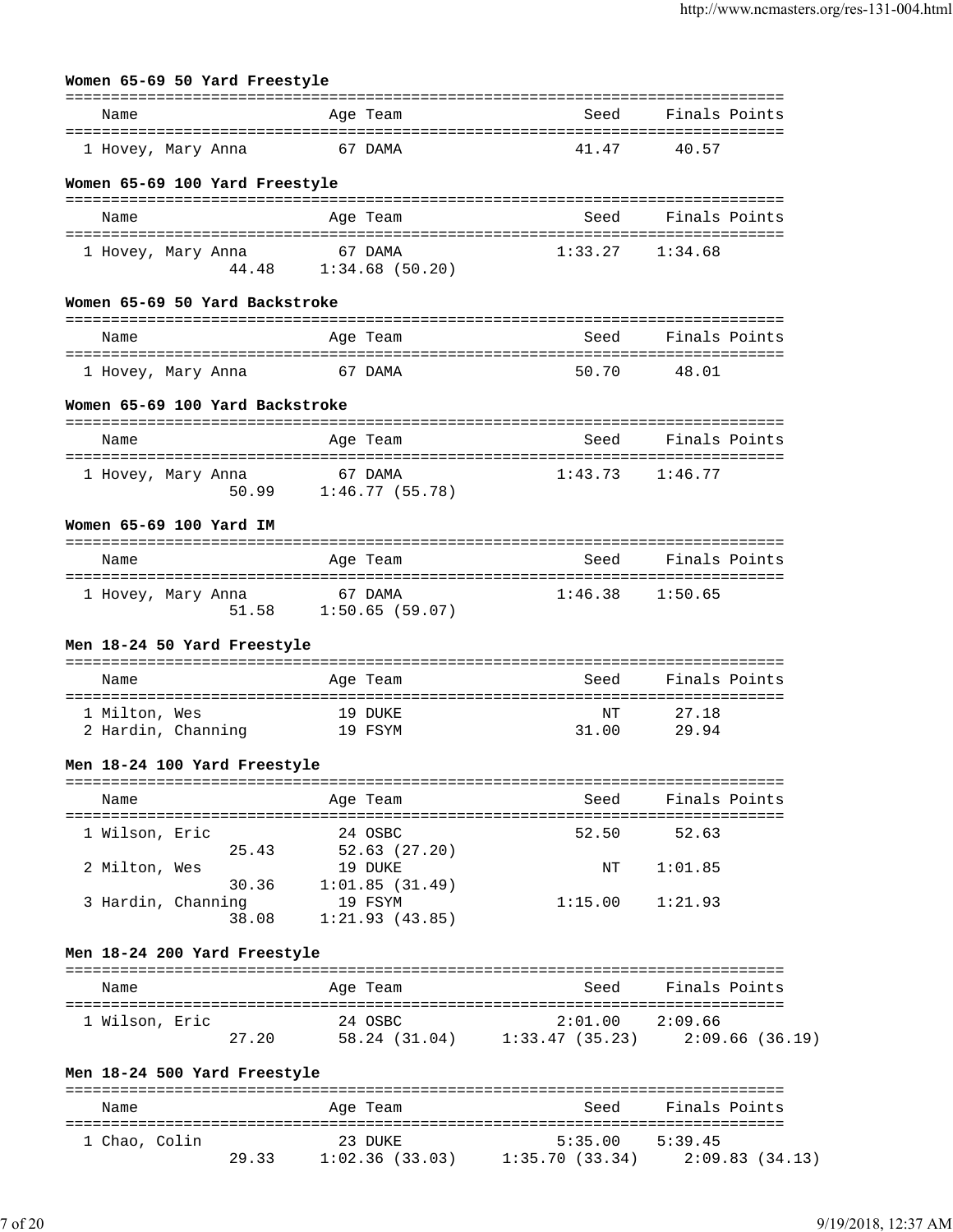| 2:43.49(33.66) | 3:17.06 (33.57) | 3:52.30 (35.24) | 4:28.26 (35.96) |
|----------------|-----------------|-----------------|-----------------|
| 5:03.81(35.55) | 5:39.45 (35.64) |                 |                 |

### **Men 18-24 50 Yard Backstroke**

#### =============================================================================== Name Age Team Seed Finals Points =============================================================================== 1 Chao, Colin 23 DUKE 29.00 28.90

# **Men 18-24 100 Yard Backstroke**

| Name           |       | Age Team                  | Seed    | Finals Points |
|----------------|-------|---------------------------|---------|---------------|
| 1 Wilson, Eric | 28.93 | 24 OSBC<br>1:00.65(31.72) | 1:01.00 | 1:00.65       |

## **Men 18-24 50 Yard Breaststroke**

| Name               | Age Team | Seed  | Finals Points |
|--------------------|----------|-------|---------------|
| 1 Hardin, Channing | 19 FSYM  | 40.00 | 38.74         |

# **Men 18-24 100 Yard Breaststroke**

| Name               |       | Age Team                  | Seed    | Finals Points |
|--------------------|-------|---------------------------|---------|---------------|
| 1 Milton, Wes      | 37.48 | 19 DUKE<br>1:22.79(45.31) | NT      | 1:22.79       |
| 2 Hardin, Channing | 40.90 | 19 FSYM<br>1:28.76(47.86) | 1:40.00 | 1:28.76       |

# **Men 18-24 50 Yard Butterfly**

| Name          | Age Team | Seed  | Finals Points |
|---------------|----------|-------|---------------|
| 1 Chao, Colin | 23 DIJKE | 26.50 | 26.31         |

# **Men 18-24 100 Yard Butterfly**

| Name          |       | Age Team                  | Seed  | Finals Points |
|---------------|-------|---------------------------|-------|---------------|
| 1 Chao, Colin | 28.68 | 23 DUKE<br>1:03.69(35.01) | 56.90 | 1:03.69       |

# **Men 18-24 100 Yard IM**

| Name                        | Age Team                  | Seed    | Finals Points |
|-----------------------------|---------------------------|---------|---------------|
| 1 Milton, Wes<br>33.49      | 19 DUKE<br>1:11.18(37.69) | NT      | 1:11.18       |
| 2 Hardin, Channing<br>39.93 | 19 FSYM<br>1:23.86(43.93) | 1:35.00 | 1:23.86       |

# **Men 18-24 200 Yard IM**

| Name           |       | Age Team       | Seed           | Finals Points |                 |
|----------------|-------|----------------|----------------|---------------|-----------------|
| 1 Wilson, Eric |       | 24 OSBC        | 2:15.00        | 2:14.50       |                 |
|                | 27.47 | 1:01.34(33.87) | 1:41.49(40.15) |               | 2:14.50 (33.01) |
| 2 Chao, Colin  |       | 23 DUKE        | 2:20.00        | 2:15.05       |                 |
|                | 27.02 | 1:01.67(34.65) | 1:43.11(41.44) |               | 2:15.05(31.94)  |

# **Men 25-29 50 Yard Freestyle**

| ---<br>______<br>--------- |             |      |                                                   |
|----------------------------|-------------|------|---------------------------------------------------|
| Name<br>____               | Aqe<br>Team | Seed | Fina<br>'nt.<br>$\overline{\phantom{0}}$<br>∵ ∼ ت |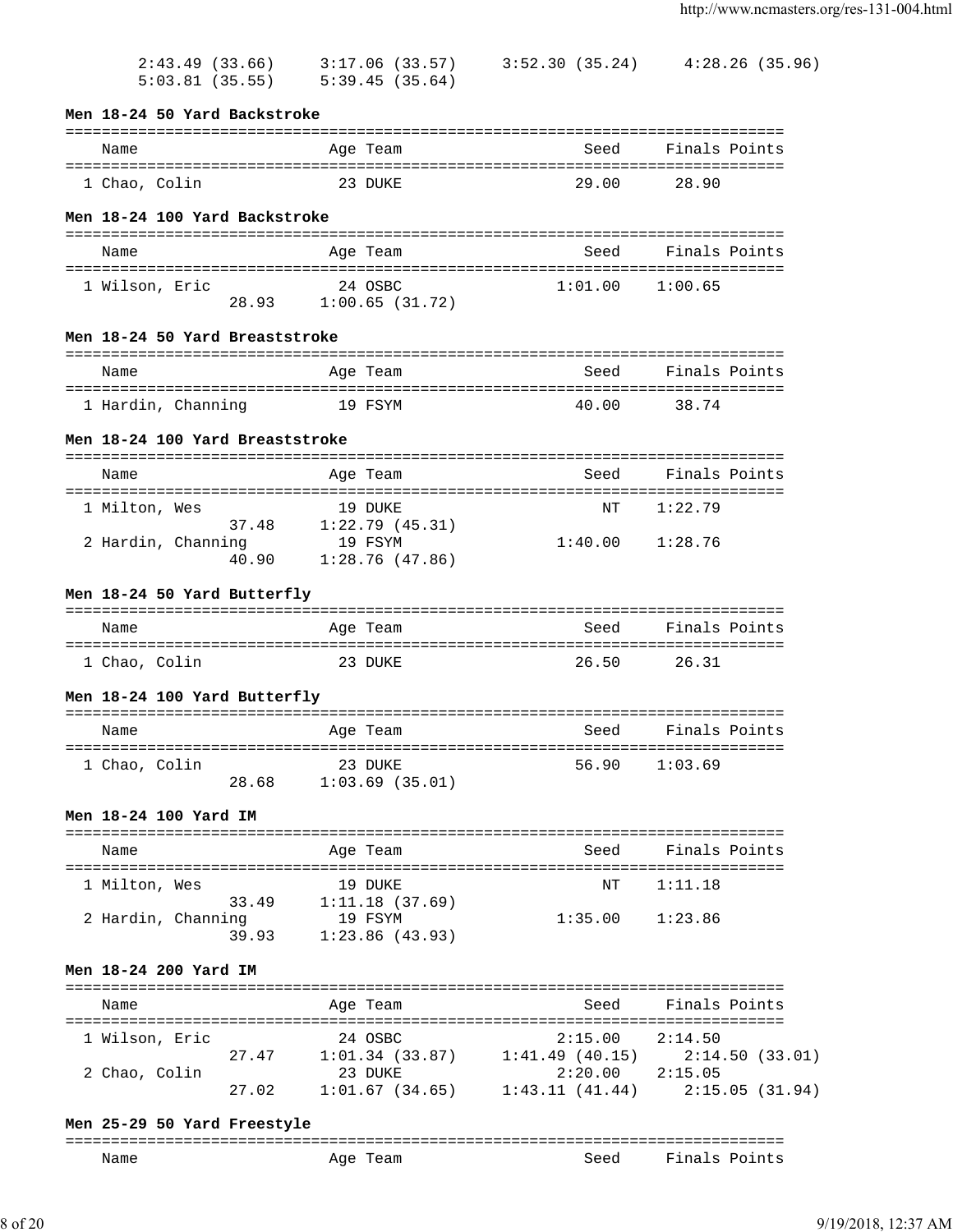| 1 Bain, Kyle     | 26 RMYM | 22.50 | 23.28 |
|------------------|---------|-------|-------|
| James<br>Sawyers | 28 FSYM | 32.00 | 30 65 |

## **Men 25-29 100 Yard Freestyle**

| Name              | Age Team          | Seed    | Finals Points |
|-------------------|-------------------|---------|---------------|
| 1 Bain, Kyle      | 26 RMYM           | 49.99   | 52.24         |
| 25.28             | $52.24$ $(26.96)$ |         |               |
| 2 Monosoff, Micah | 28 GCYM           | 1:05.51 | 1:10.39       |
| 33.42             | 1:10.39(36.97)    |         |               |
| 3 Sawyers, James  | 28 FSYM           | 1:12.00 | 1:10.42       |
| 34.13             | 1:10.42(36.29)    |         |               |

## **Men 25-29 500 Yard Freestyle**

| Name             |       | Age Team       | Seed           | Finals Points       |  |
|------------------|-------|----------------|----------------|---------------------|--|
| 1 Bain, Kyle     |       | 26 RMYM        | 6:01.00        | 5:29.79             |  |
|                  | 29.05 | 1:01.87(32.82) | 1:35.46(33.59) | 2:09.13(33.67)      |  |
| 2:42.55(33.42)   |       | 3:16.14(33.59) | 3:49.33(33.19) | 4:22.92(33.59)      |  |
| 4:56.80(33.88)   |       | 5:29.79(32.99) |                |                     |  |
| 2 Sawyers, James |       | 28 FSYM        | 8:00.00        | 7:36.36             |  |
|                  | 35.94 |                | $2:00.91$ ()   | 2:46.76(45.85)      |  |
|                  |       | 4:23.30()      | 5:12.31(49.01) | $6:01.22$ $(48.91)$ |  |
| 6:50.14(48.92)   |       | 7:36.36(46.22) |                |                     |  |

#### **Men 25-29 50 Yard Breaststroke**

| Name              | Age Team | Seed  | Finals Points |
|-------------------|----------|-------|---------------|
| 1 Monosoff, Micah | 28 GCYM  | 37.25 | 37.71         |

#### **Men 25-29 100 Yard Breaststroke**

| Name              | Age Team                           | Seed    | Finals Points |
|-------------------|------------------------------------|---------|---------------|
| 1 Monosoff, Micah | 28 GCYM<br>39.16<br>1:24.95(45.79) | 1:20.92 | 1:24.95       |

## **Men 25-29 50 Yard Butterfly**

| Name         | Age Team | Seed  | Finals Points |
|--------------|----------|-------|---------------|
| 1 Bain, Kyle | 26 RMYM  | 24.50 | 25 75         |

#### **Men 25-29 100 Yard IM**

| Name                       | Age Team                  | Seed    | Finals Points |
|----------------------------|---------------------------|---------|---------------|
| 1 Monosoff, Micah<br>36.40 | 28 GCYM<br>1:17.11(40.71) | 1:13.82 | 1:17.11       |

# **Men 25-29 200 Yard IM**

| Name              | Age Team          | Seed            | Finals Points   |
|-------------------|-------------------|-----------------|-----------------|
| 1 Monosoff, Micah | 28 GCYM           | 2:46.46 2:51.96 |                 |
| 35.85             | $1:22.72$ (46.87) | 2:12.24 (49.52) | 2:51.96 (39.72) |

## **Men 30-34 50 Yard Freestyle**

| Name | Age<br>Team | Seed | Finals Points |
|------|-------------|------|---------------|
|      |             |      |               |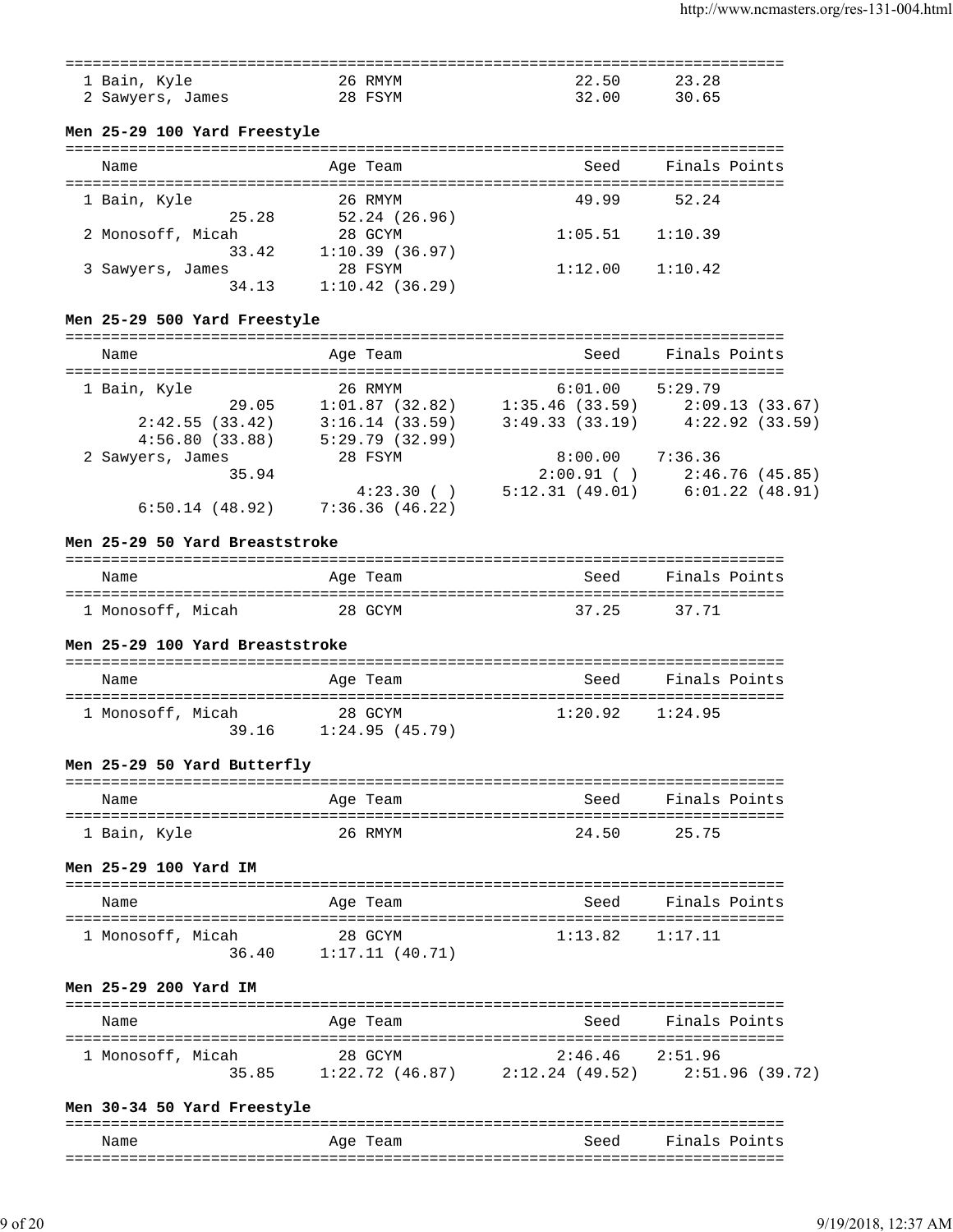| 1 Zheng, Jiang       | 33 UNAT | 27.00 | 24.24 |
|----------------------|---------|-------|-------|
| 2 Dallamura, Scott   | 32 WORX | 25.00 | 24.46 |
| 3 Hawkins, Nathaniel | 32 DM   | 25.62 | 25.57 |
| 4 Helton, Michael    | 32 FSYM | 30.00 | 28.32 |
| 5 Blausey, John      | 34 WORX | 35.00 | 30.63 |

# **Men 30-34 100 Yard Freestyle**

| Name                                                | Age Team                             | Seed          | Finals Points      |
|-----------------------------------------------------|--------------------------------------|---------------|--------------------|
| 1 Dallamura, Scott<br>25.95                         | 32 WORX<br>54.72 (28.77)             | 56.00         | 54.72              |
| 2 Hawkins, Nathaniel<br>26.99                       | 32 DM<br>56.14(29.15)                | 54.80         | 56.14              |
| 3 Zheng, Jiang<br>26.60                             | 33 UNAT<br>56.78 (30.18)             | 1:05.00       | 56.78              |
| 4 Helton, Michael<br>5 Nino-Acosta, Herman<br>31.38 | 32 FSYM<br>34 SAMS<br>1:06.00(34.62) | 1:10.00<br>NΤ | 1:04.73<br>1:06.00 |

## **Men 30-34 200 Yard Freestyle**

| Name                 |       | Age Team       | Seed           | Finals Points   |
|----------------------|-------|----------------|----------------|-----------------|
| 1 Hawkins, Nathaniel |       | 32 DM          | 2:02.50        | 2:04.31         |
|                      | 28.50 | 59.50 (31.00)  | 1:31.46(31.96) | 2:04.31 (32.85) |
| 2 Blausey, John      |       | 34 WORX        | 2:24.00        | 2:19.19         |
|                      | 31.78 | 1:06.87(35.09) | 1:43.73(36.86) | 2:19.19 (35.46) |

## **Men 30-34 500 Yard Freestyle**

| Name              | Age Team       | Seed           | Finals Points  |
|-------------------|----------------|----------------|----------------|
| 1 Blausey, John   | 34 WORX        | 6:30.00        | 6:24.54        |
| 33.53             | 1:10.92(37.39) | 1:49.50(38.58) | 2:28.62(39.12) |
| 3:08.28(39.66)    | 3:47.97(39.69) | 4:27.16(39.19) | 5:06.97(39.81) |
| 5:46.25(39.28)    | 6:24.54(38.29) |                |                |
| 2 Helton, Michael | 32 FSYM        | 7:45.00        | 7:22.03        |
|                   |                |                | 5:50.55()      |

6:38.43 (47.88) 7:22.03 (43.60)

## **Men 30-34 1000 Yard Freestyle**

| Name               |       | Age Team        |                |                 | Seed | Finals Points         |                 |
|--------------------|-------|-----------------|----------------|-----------------|------|-----------------------|-----------------|
| 1 Blausey, John    |       | 34 WORX         |                |                 |      | $13:00.00$ $12:54.53$ |                 |
|                    | 33.37 |                 | 1:09.42(36.05) | 1:46.91(37.49)  |      |                       | 2:24.80(37.89)  |
| 3:03.45(38.65)     |       |                 | 3:42.21(38.76) | 4:21.25(39.04)  |      |                       | 5:00.14(38.89)  |
| 5:39.65(39.51)     |       |                 | 6:19.05(39.40) | 6:58.83(39.78)  |      |                       | 7:38.84(40.01)  |
| 8:18.64(39.80)     |       |                 | 8:58.65(40.01) | 9:38.65(40.00)  |      |                       | 10:18.24(39.59) |
| $10:58.62$ (40.38) |       | 11:38.41(39.79) |                | 12:17.21(38.80) |      |                       | 12:54.53(37.32) |

#### **Men 30-34 50 Yard Backstroke**

| Name           | Age Team | Seed  | Finals Points |
|----------------|----------|-------|---------------|
| 1 Zheng, Jiang | 33 UNAT  | 33.00 | 29.76         |

## **Men 30-34 50 Yard Breaststroke**

| Name           | Age Team | Seed  | Finals Points |
|----------------|----------|-------|---------------|
| 1 Zheng, Jiang | 33 UNAT  | 35.00 | 32.15         |

**Men 30-34 100 Yard Breaststroke**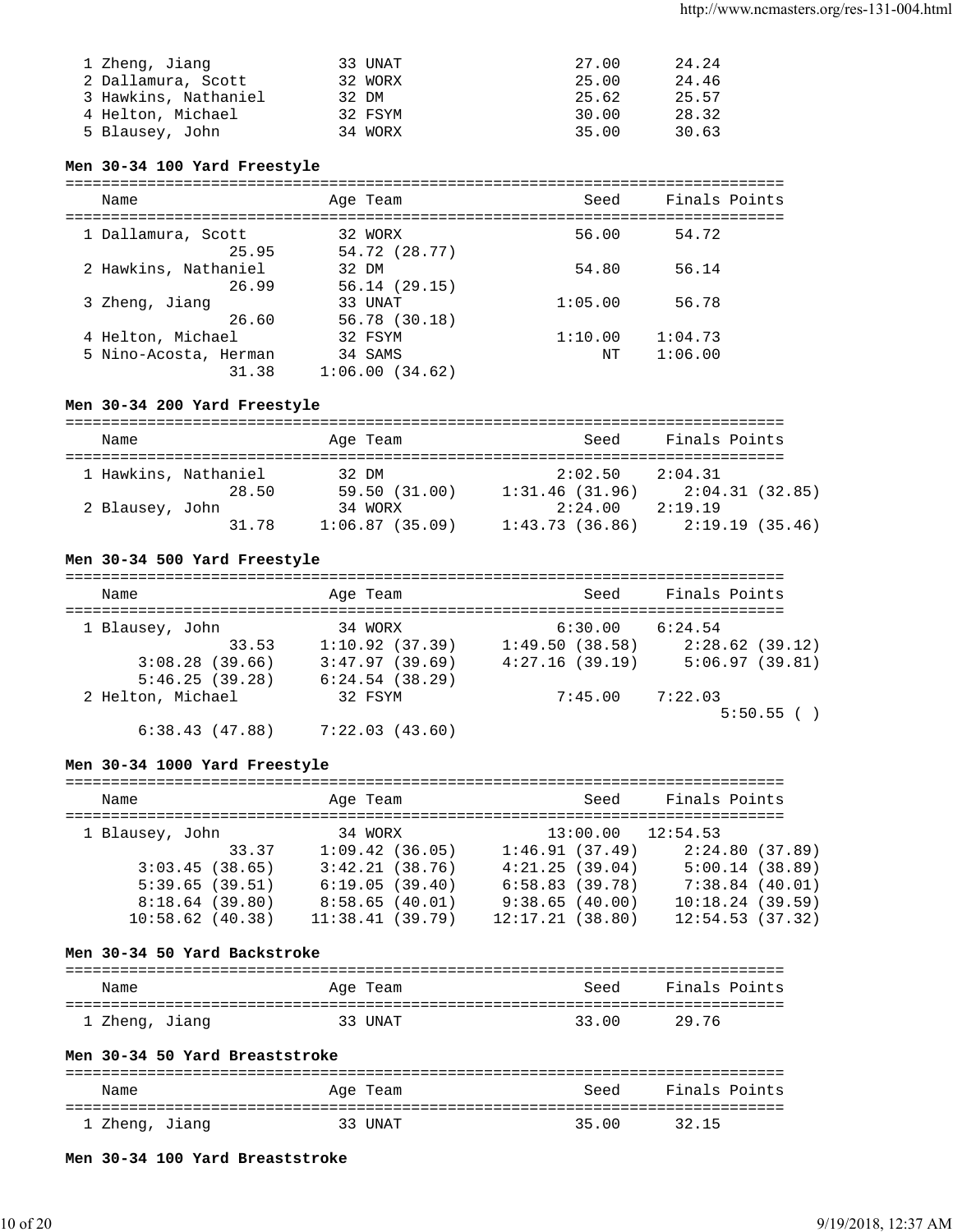| Name                                                    |       |         | Age Team                        | Seed                                                                         | Finals Points                  |  |
|---------------------------------------------------------|-------|---------|---------------------------------|------------------------------------------------------------------------------|--------------------------------|--|
| 1 Nino-Acosta, Herman                                   |       | 34 SAMS | 40.62 1:25.66 (45.04)           | 1:27.69                                                                      | 1:25.66                        |  |
| Men 30-34 50 Yard Butterfly                             |       |         |                                 |                                                                              |                                |  |
| Name                                                    |       |         | Age Team                        | Seed                                                                         | Finals Points                  |  |
|                                                         |       |         |                                 |                                                                              |                                |  |
| 1 Dallamura, Scott<br>2 Zheng, Jiang                    |       |         | 32 WORX<br>33 UNAT              | 28.00<br>30.00                                                               | 25.93<br>27.43                 |  |
| Men 30-34 100 Yard Butterfly                            |       |         |                                 |                                                                              |                                |  |
| Name                                                    |       |         | Age Team                        | Seed                                                                         | Finals Points                  |  |
| 1 Dallamura, Scott                                      |       |         | 32 WORX<br>27.17 57.42 (30.25)  | 58.00                                                                        | 57.42                          |  |
| Men 30-34 100 Yard IM                                   |       |         |                                 |                                                                              |                                |  |
| Name                                                    |       |         | Age Team                        | Seed                                                                         | Finals Points                  |  |
| 1 Nino-Acosta, Herman                                   |       | 34 SAMS | $35.08$ 1:16.15 (41.07)         | $1:18.49$ $1:16.15$                                                          |                                |  |
| Men 30-34 200 Yard IM                                   |       |         |                                 |                                                                              |                                |  |
| Name                                                    |       |         | Age Team                        |                                                                              | Seed Finals Points             |  |
| 1 Nino-Acosta, Herman 34 SAMS                           |       |         |                                 | $2:48.77$ $2:48.58$<br>33.38 1:17.67 (44.29) 2:09.03 (51.36) 2:48.58 (39.55) |                                |  |
| Men 35-39 50 Yard Freestyle                             |       |         |                                 |                                                                              |                                |  |
| Name                                                    |       |         | Age Team                        | Seed                                                                         | Finals Points                  |  |
| 1 Guthrie, Tom                                          |       |         | 36 TMS                          | 28.12                                                                        | 27.33                          |  |
| Men 35-39 100 Yard Freestyle                            |       |         |                                 |                                                                              |                                |  |
| Name                                                    |       |         | Age Team                        | Seed                                                                         | Finals Points                  |  |
| =====================================<br>1 Guthrie, Tom |       |         | 36 TMS<br>29.31 1:01.61 (32.30) | -----------------------<br>1:02.00                                           | ===================<br>1:01.61 |  |
| Men 35-39 200 Yard Freestyle                            |       |         |                                 |                                                                              |                                |  |
| Name                                                    |       |         | Age Team                        | Seed                                                                         | Finals Points                  |  |
| 1 Guthrie, Tom                                          | 31.14 |         | 36 TMS                          | 2:19.00<br>$1:06.65$ (35.51) $1:43.51$ (36.86) $2:18.32$ (34.81)             | 2:18.32                        |  |
| Men 40-44 50 Yard Freestyle                             |       |         |                                 |                                                                              |                                |  |
| Name                                                    |       |         | Age Team                        | Seed                                                                         | Finals Points                  |  |
| 1 Herndon, Bradley<br>2 Kern, Paul                      |       |         | 40 NCMS<br>42 NCMS              | 25.00<br>28.00                                                               | 24.51<br>28.16                 |  |
| Men 40-44 100 Yard Freestyle                            |       |         |                                 |                                                                              |                                |  |
| Name                                                    |       |         | Age Team                        | Seed                                                                         | Finals Points                  |  |
|                                                         |       |         |                                 |                                                                              |                                |  |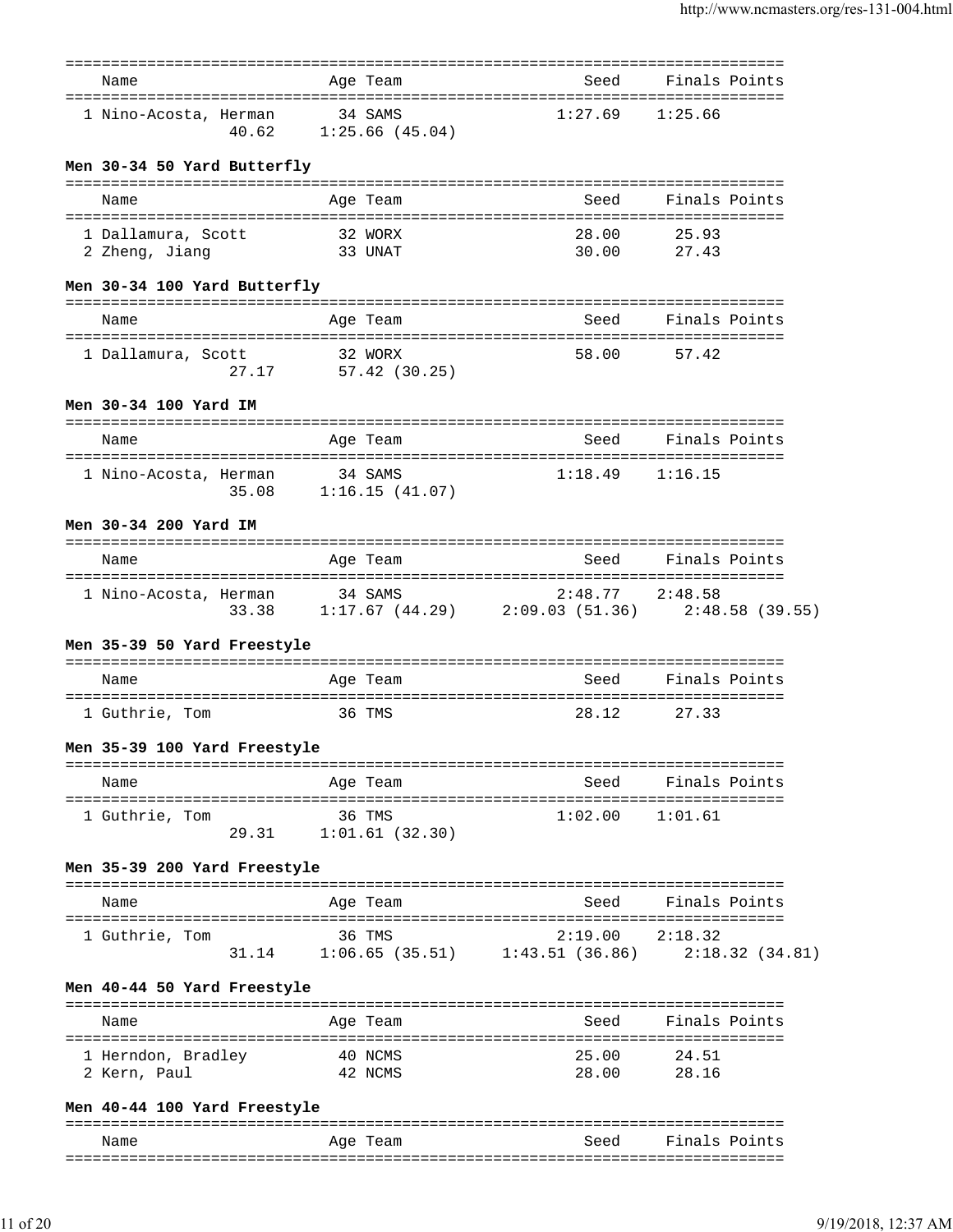| 1 Herndon, Bradley | 40 NCMS       | 55.00 | 55.15 |
|--------------------|---------------|-------|-------|
| 26.53              | 55.15 (28.62) |       |       |

## **Men 40-44 1000 Yard Freestyle**

| Name               |       | Age Team        |                   | Seed | Finals Points         |                 |
|--------------------|-------|-----------------|-------------------|------|-----------------------|-----------------|
| 1 Herndon, Bradley |       | 40 NCMS         |                   |      | $12:00.00$ $12:10.76$ |                 |
|                    | 31.67 | 1:06.41(34.74)  | 1:42.72(36.31)    |      |                       | 2:19.63(36.91)  |
| 2:56.40(36.77)     |       | 3:33.00(36.60)  | 4:09.83(36.83)    |      |                       | 4:46.68(36.85)  |
| 5:23.31(36.63)     |       | 5:59.73(36.42)  | $6:35.68$ (35.95) |      |                       | 7:11.92(36.24)  |
| 7:48.39(36.47)     |       | 8:25.11(36.72)  | 9:01.84(36.73)    |      |                       | 9:39.97(38.13)  |
| 10:18.01(38.04)    |       | 10:55.64(37.63) | 11:34.03(38.39)   |      |                       | 12:10.76(36.73) |

#### **Men 40-44 50 Yard Backstroke**

| Name         |  | Age Team | Seed | Finals Points |
|--------------|--|----------|------|---------------|
| 1 Kern, Paul |  | 42 NCMS  | NΤ   | 34 77         |

### **Men 40-44 100 Yard Breaststroke**

| Name         |      | Age Team                     | Seed    | Finals Points |
|--------------|------|------------------------------|---------|---------------|
| 1 Kern, Paul | 3799 | 42 NCMS<br>$1:20.68$ (42.69) | 1:21.00 | 1:20.68       |

#### **Men 40-44 100 Yard IM**

| Name                  | Age Team                  | Seed    | Finals Points |  |
|-----------------------|---------------------------|---------|---------------|--|
| 1 Herndon, Bradley    | 40 NCMS                   | 1:05.00 | 1:03.28       |  |
| 28.97<br>2 Kern, Paul | 1:03.28(34.31)<br>42 NCMS | NT      | 1:12.43       |  |
| 33.17                 | 1:12.43(39.26)            |         |               |  |

# **Men 40-44 200 Yard IM**

| Name               | Age Team       | Seed            | Finals Points   |
|--------------------|----------------|-----------------|-----------------|
| 1 Herndon, Bradley | 40 NCMS        | 2:25.00 2:33.57 |                 |
| 32.78              | 1:12.27(39.49) | 1:58.55(46.28)  | 2:33.57 (35.02) |

## **Men 45-49 50 Yard Freestyle**

| Name                 | Age Team | Seed  | Finals Points |
|----------------------|----------|-------|---------------|
|                      |          |       |               |
| 1 MacDonell, Sturart | 47 TYDE  | 25.80 | 25.07         |
| 2 Brekovsky, Tom     | 48 HARY  | 26.00 | 25.88         |
| 3 Cook, Gregory      | 48 DM    | 29.00 | 29.16         |
| 4 Gray, Straford     | 47 TMS   | 29.50 | 30.64         |

## **Men 45-49 100 Yard Freestyle**

| Name                          | Age Team                 | Seed    | Finals Points |
|-------------------------------|--------------------------|---------|---------------|
| 1 Orn, Mikael<br>26.71        | 49 OSBC<br>54.19(27.48)  | 54.00   | 54.19         |
| 2 MacDonell, Sturart<br>28.25 | 47 TYDE<br>57.07 (28.82) | 57.00   | 57.07         |
| 3 Brekovsky, Tom<br>28.37     | 48 HARY<br>59.59 (31.22) | 1:00.00 | 59.59         |
| 4 Cook, Gregory<br>31.33      | 48 DM<br>1:04.87(33.54)  | 1:04.70 | 1:04.87       |
| 5 Gray, Straford              | TMS                      | 1:07.50 | 1:07.08       |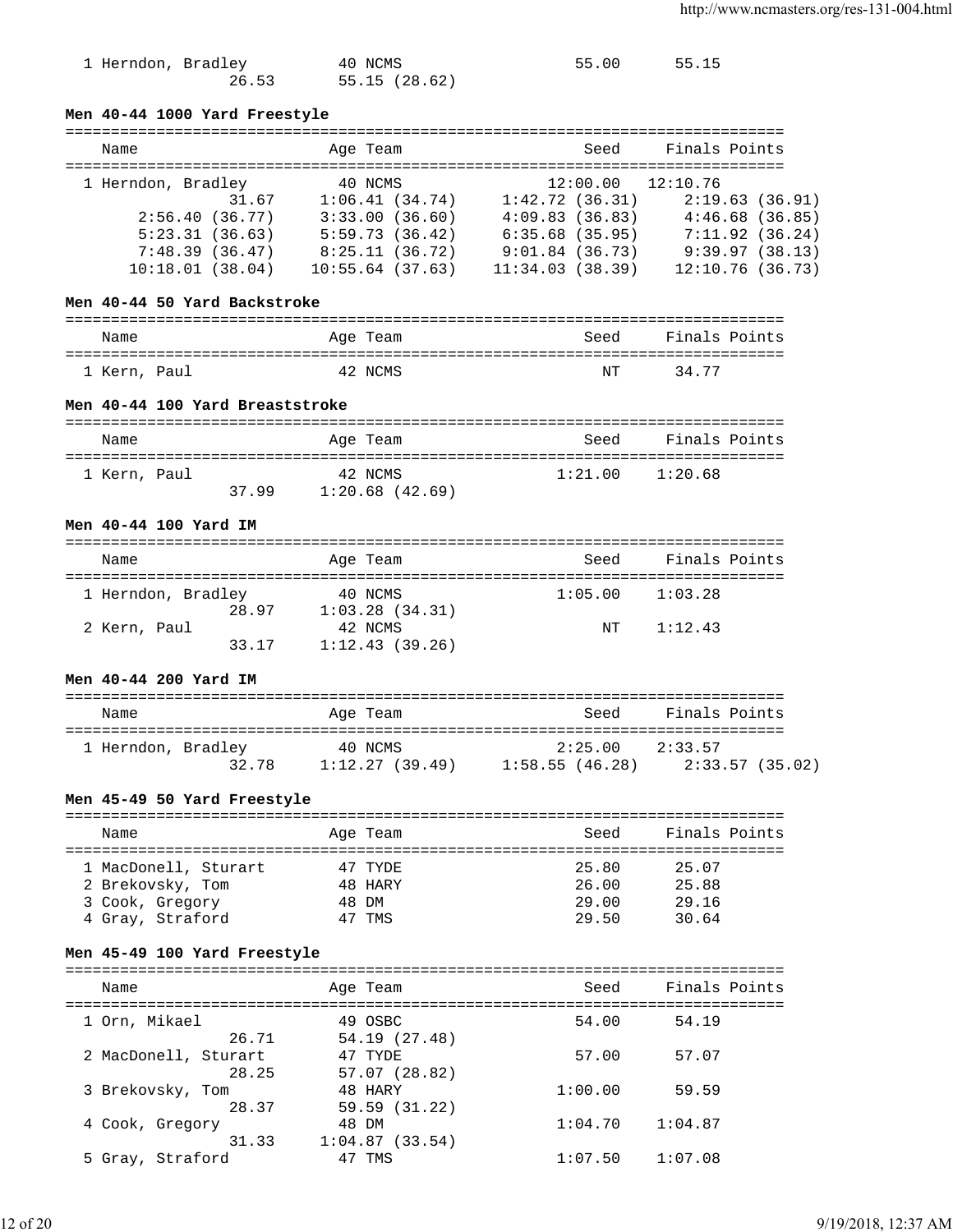# 32.39 1:07.08 (34.69)

## **Men 45-49 200 Yard Freestyle**

| Name             |       | Age Team       |  | Seed           | Finals Points |                |
|------------------|-------|----------------|--|----------------|---------------|----------------|
| 1 Orn, Mikael    |       | 49 OSBC        |  | 2:00.00        | 2:04.36       |                |
|                  | 28.34 | 59.00 (30.66)  |  | 1:31.76(32.76) |               | 2:04.36(32.60) |
| 2 Gray, Straford |       | 47 TMS         |  | 2:40.00        | 2:34.00       |                |
|                  | 33.95 | 1:12.11(38.16) |  | 1:53.06(40.95) |               | 2:34.00(40.94) |

# **Men 45-49 1000 Yard Freestyle**

| Name                 | Age Team        | Seed                  | Finals Points   |
|----------------------|-----------------|-----------------------|-----------------|
| 1 Ford, Douglas      | 46 TYDE         | $12:30.00$ $12:27.10$ |                 |
| 32.72                | 1:09.04(36.32)  | 1:46.72(37.68)        | 2:24.38(37.66)  |
| 3:01.87(37.49)       | 3:39.41(37.54)  | 4:16.79(37.38)        | 4:54.26(37.47)  |
| 5:32.14(37.88)       | 6:10.06(37.92)  | 6:47.03(36.97)        | 7:25.45(38.42)  |
| 8:03.09(37.64)       | 8:40.99(37.90)  | 9:19.22(38.23)        | 9:57.32(38.10)  |
| 10:35.73(38.41)      | 11:14.19(38.46) | 11:52.37(38.18)       | 12:27.10(34.73) |
| 2 MacDonell, Sturart | 47 TYDE         | $12:30.00$ $12:52.16$ |                 |
|                      | $1:08.48$ ( )   | 1:45.13(36.65)        | 2:22.26(37.13)  |
|                      |                 |                       | 10:22.41( )     |
|                      |                 | 12:19.48()            | 12:52.16(32.68) |

## **Men 45-49 50 Yard Backstroke**

| Name         | Age Team | Seed  | Finals Points |
|--------------|----------|-------|---------------|
| 1 Chan, Andy | 48 BAC   | 30.00 | 29.02         |

### **Men 45-49 100 Yard Backstroke**

| Name         |       | Age Team       | Seed    | Finals Points |
|--------------|-------|----------------|---------|---------------|
| 1 Chan, Andy |       | 48 BAC         | 1:04.00 | 1:04.30       |
|              | 32.08 | 1:04.30(32.22) |         |               |

#### **Men 45-49 50 Yard Breaststroke**

| Name                | Age Team | Seed  | Finals Points |
|---------------------|----------|-------|---------------|
|                     |          |       |               |
| 1 Orn, Mikael       | 49 OSBC  | 32.00 | 32.24         |
| 2 O'Connell, Daniel | 45 TYDE  | 32.60 | 33.44         |
| 3 Wilson, Boyd      | 47 RAM   | 36.00 | 33.69         |

# **Men 45-49 100 Yard Breaststroke**

| Name                         | Age Team                  | Seed    | Finals Points |
|------------------------------|---------------------------|---------|---------------|
| 1 Wilson, Boyd<br>34.34      | 47 RAM<br>1:11.86(37.52)  | 1:15.00 | 1:11.86       |
| 2 O'Connell, Daniel<br>34.85 | 45 TYDE<br>1:13.73(38.88) | 1:11.00 | 1:13.73       |

# **Men 45-49 50 Yard Butterfly**

| Name            | Age Team | Seed  | Finals Points |
|-----------------|----------|-------|---------------|
| 1 Ford, Douglas | 46 TYDE  | 28.00 | 28.44         |

# **Men 45-49 100 Yard Butterfly**

| __           |                            | ------------- | -----<br>------                       |
|--------------|----------------------------|---------------|---------------------------------------|
| Name<br>____ | Aqe<br>"eam<br>__<br>_____ | seed<br>.     | Fina.<br>$\overline{ }$<br>'n<br>یہ ب |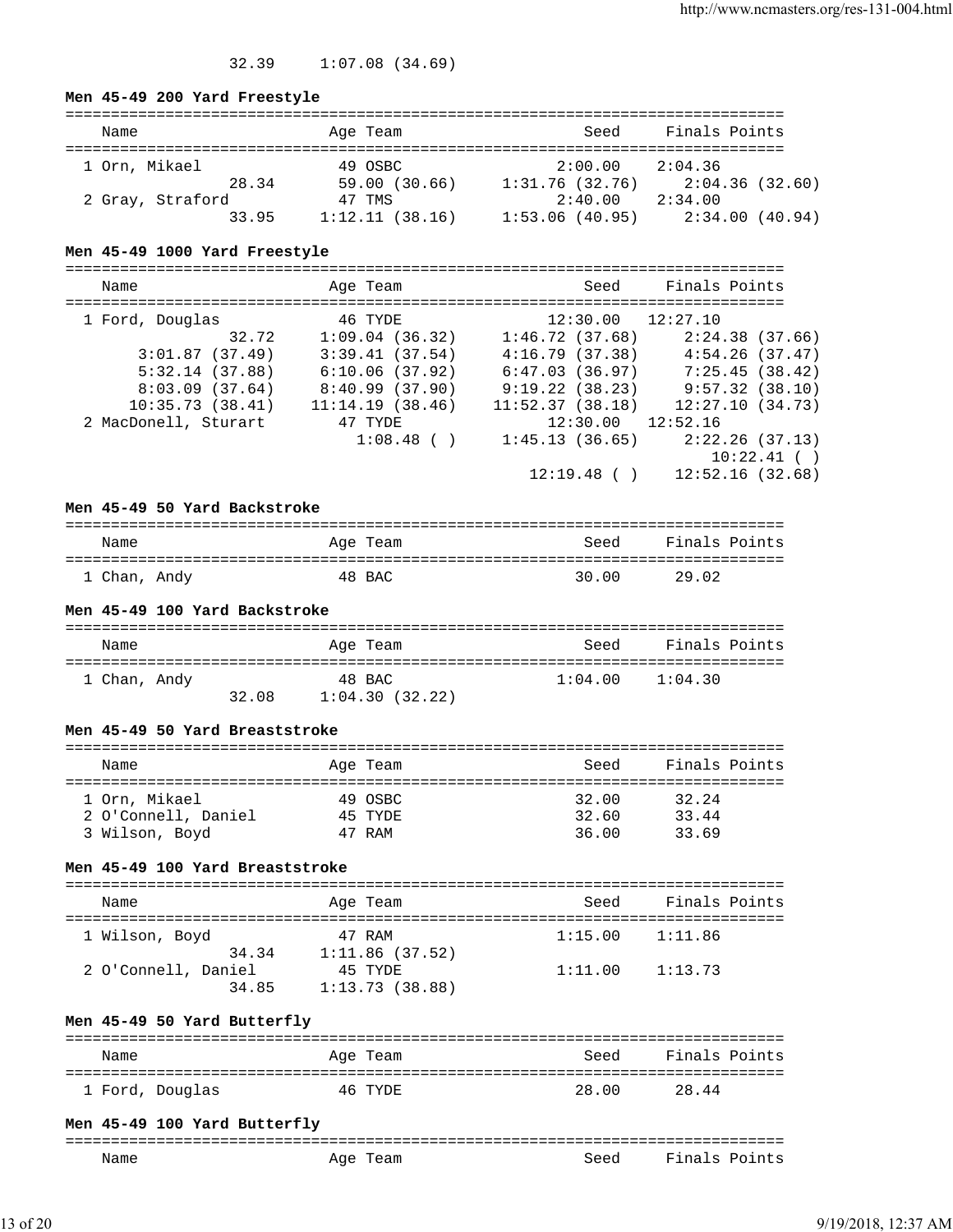| 1 Chan, Andy |       | 48 BAC            | $1:05.00$ $1:06.24$ |  |
|--------------|-------|-------------------|---------------------|--|
|              | 30.75 | $1:06.24$ (35.49) |                     |  |

## **Men 45-49 100 Yard IM**

| Name                          | Age Team                   | Seed    | Finals Points |
|-------------------------------|----------------------------|---------|---------------|
| 1 Chan, Andy<br>28.82         | 48 BAC<br>1:00.89(32.07)   | 1:02.00 | 1:00.89       |
| 2 Wilson, Boyd<br>31.91       | 47 RAM<br>1:06.17(34.26)   | 1:10.00 | 1:06.17       |
| 3 MacDonell, Sturart<br>32.09 | 47 TYDE                    | 1:05.00 | 1:07.51       |
| 4 Brekovsky, Tom              | 1:07.51(35.42)<br>48 HARY  | 1:09.00 | 1:07.84       |
| 32.36<br>5 Cook, Gregory      | $1:07.84$ (35.48)<br>48 DM | 1:13.20 | 1:15.26       |
| 35.04<br>6 Gray, Straford     | 1:15.26(40.22)<br>47 TMS   | 1:22.00 | 1:20.85       |
| 38.73                         | 1:20.85(42.12)             |         |               |

#### **Men 45-49 200 Yard IM**

| Name           |       | Age Team       | Seed           | Finals Points |                 |
|----------------|-------|----------------|----------------|---------------|-----------------|
| 1 Chan, Andy   |       | 48 BAC         | 2:15.00        | 2:15.26       |                 |
|                | 28.34 | 1:02.90(34.56) | 1:43.98(41.08) |               | 2:15.26 (31.28) |
| 2 Wilson, Boyd |       | 47 RAM         | 2:28.00        | 2:21.78       |                 |
|                | 30.93 | 1:07.58(36.65) | 1:47.46(39.88) |               | 2:21.78 (34.32) |

## **Men 50-54 50 Yard Freestyle**

| Name          | Age Team | Seed  | Finals Points |
|---------------|----------|-------|---------------|
| 1 Riley, John | 50 NCMS  | 25.00 | 25.70         |

# **Men 50-54 200 Yard Freestyle**

| Name             |       | Age Team       | Seed           | Finals Points |                 |
|------------------|-------|----------------|----------------|---------------|-----------------|
| 1 Hollett, Peter |       | 51 NCMS        | 1:59.30        | 1:59.84       |                 |
|                  | 29.04 | 58.81 (29.77)  | 1:28.95(30.14) |               | 1:59.84(30.89)  |
| 2 Adams, Bob     |       | 51 NCMS        | 2:42.00        | 2:39.91       |                 |
|                  | 37.20 | 1:18.15(40.95) | 2:00.28(42.13) |               | 2:39.91 (39.63) |

# **Men 50-54 500 Yard Freestyle**

| Name             | Age Team          | Seed           | Finals Points  |
|------------------|-------------------|----------------|----------------|
| 1 Hollett, Peter | 51 NCMS           | 5:39.20        | 5:26.73        |
| 30.36            | $1:02.89$ (32.53) | 1:35.94(33.05) | 2:09.81(33.87) |
| 2:43.21(33.40)   | 3:16.30(33.09)    | 3:49.06(32.76) | 4:21.51(32.45) |
| 4:54.10(32.59)   | 5:26.73(32.63)    |                |                |
| 2 Adams, Bob     | 51 NCMS           | NT             | 7:18.12        |
| 41.23            | 1:25.28(44.05)    | 2:10.57(45.29) | 2:56.46(45.89) |
| 3:42.17(45.71)   | 4:26.99(44.82)    | 5:12.29(45.30) | 5:56.15(43.86) |
| 6:39.12(42.97)   | 7:18.12(39.00)    |                |                |

# **Men 50-54 1000 Yard Freestyle**

| Name           |       | Age Team          | Seed              | Finals Points   |
|----------------|-------|-------------------|-------------------|-----------------|
| 1 Riley, John  |       | 50 NCMS           | 12:00.00 12:26.94 |                 |
|                | 29.57 | $1:02.02$ (32.45) | 1:35.32(33.30)    | 2:09.57(34.25)  |
| 2:44.27(34.70) |       | 3:19.54(35.27)    | 3:55.23(35.69)    | 4:31.18 (35.95) |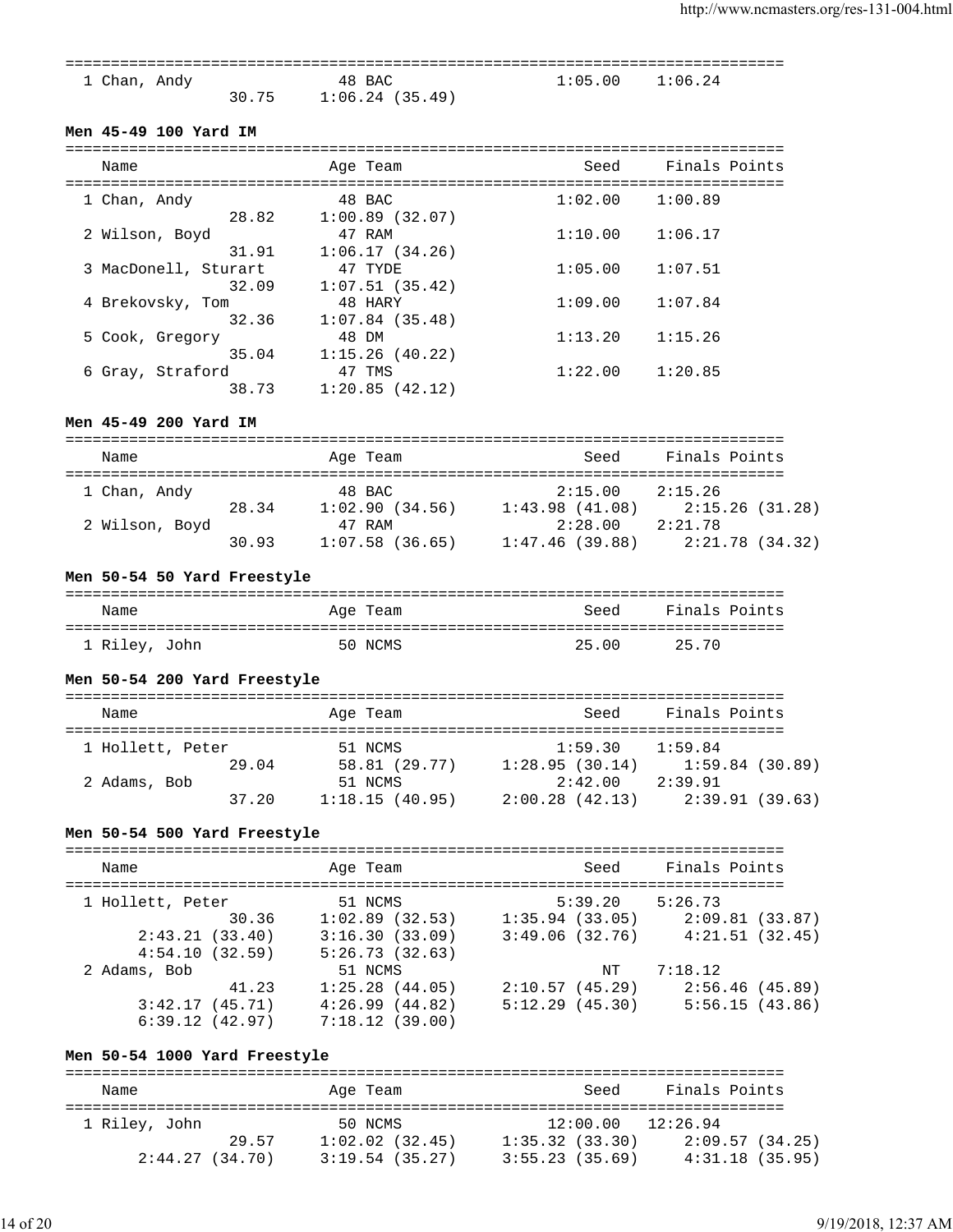| 5:07.72(36.54)  |       | 5:44.64(36.92)  | 6:21.74(37.10)        | 6:59.34(37.60)  |
|-----------------|-------|-----------------|-----------------------|-----------------|
| 7:36.94(37.60)  |       | 8:16.02(39.08)  | 8:56.29(40.27)        | 9:38.18(41.89)  |
| 10:22.50(44.32) |       | 11:03.38(40.88) | 11:45.12(41.74)       | 12:26.94(41.82) |
| 2 Adams, Bob    |       | 51 NCMS         | $14:10.00$ $14:39.73$ |                 |
|                 | 38.58 | 1:19.15(40.57)  | 2:01.30(42.15)        | 2:44.50(43.20)  |
| 3:27.92(43.42)  |       | 4:10.52(42.60)  | 4:53.70(43.18)        | 5:36.83(43.13)  |
| 6:19.71(42.88)  |       | 7:03.93(44.22)  | 7:48.09(44.16)        | 8:33.03(44.94)  |
| 9:18.00(44.97)  |       | 10:04.94(46.94) | 10:50.74(45.80)       | 11:37.96(47.22) |
| 12:24.31(46.35) |       | 13:10.46(46.15) | 13:55.73(45.27)       | 14:39.73(44.00) |

### **Men 50-54 50 Yard Backstroke**

| Name         | Age Team | Seed  | Finals Points |
|--------------|----------|-------|---------------|
| 1 Adams, Bob | 51 NCMS  | 42.00 | 4037          |

## **Men 50-54 100 Yard Backstroke**

| Name         |       | Age Team                  | Seed    | Finals Points |
|--------------|-------|---------------------------|---------|---------------|
| 1 Adams, Bob | 45.00 | 51 NCMS<br>1:30.02(45.02) | 1:30.00 | 1:30.02       |

#### **Men 50-54 200 Yard IM**

| Name             |       | Age Team |                |                | Seed    | Finals Points |                 |
|------------------|-------|----------|----------------|----------------|---------|---------------|-----------------|
| 1 Hollett, Peter |       | 51 NCMS  |                |                | 2:16.20 | 2:20.54       |                 |
|                  | 28.86 |          | 1:04.87(36.01) | 1:47.39(42.52) |         |               | 2:20.54 (33.15) |
| 2 Riley, John    |       | 50 NCMS  |                |                | 2:18.00 | 2:26.41       |                 |
|                  | 30.29 |          | 1:08.95(38.66) | 1:51.56(42.61) |         |               | 2:26.41(34.85)  |

## **Men 55-59 50 Yard Freestyle**

| Name                | Age Team | Seed  | Finals Points |
|---------------------|----------|-------|---------------|
| 1 Gilchrist, Donald | 57 GCYM  | 25.00 | 25.81         |
| 2 Miller, Richard   | 56 NCMS  | 27.24 | 27.21         |
| 3 Gosha, Joe        | 57 NCMS  | 28.51 | 28.75         |
| 4 Parham, Thomas    | 55 FSYM  | 28.25 | 28.80         |
| 5 Henson, Steven    | 57 TYDE  | 29.00 | 29.69         |
| 6 McCrea, Bill      | 57 YOTA  | 33.60 | 33.31         |
| 7 Miller, Jamie     | 56 TMS   | 34.00 | 40.00         |

## **Men 55-59 100 Yard Freestyle**

| Name                       | Age Team                  | Seed    | Finals Points |
|----------------------------|---------------------------|---------|---------------|
| 1 Miller, Richard<br>30.50 | 56 NCMS<br>1:01.91(31.41) | 59.53   | 1:01.91       |
| 2 Parham, Thomas<br>32.26  | 55 FSYM<br>1:06.09(33.83) | 1:04.58 | 1:06.09       |
| 3 Henson, Steven<br>35.13  | 57 TYDE<br>1:09.35(34.22) | 1:09.00 | 1:09.35       |
| 4 McCrea, Bill<br>38.78    | 57 YOTA<br>1:19.69(40.91) | 1:20.80 | 1:19.69       |

## **Men 55-59 200 Yard Freestyle**

| Name              |       | Age Team       | Seed           | Finals Points |                 |
|-------------------|-------|----------------|----------------|---------------|-----------------|
| 1 Miller, Richard |       | 56 NCMS        | 2:17.35        | 2:21.15       |                 |
|                   | 32.55 | 1:08.83(36.28) | 1:45.54(36.71) |               | 2:21.15(35.61)  |
| 2 Parham, Thomas  |       | 55 FSYM        | 2:29.15        | 2:32.06       |                 |
|                   | 34.56 | 1:12.40(37.84) | 1:51.78(39.38) |               | 2:32.06 (40.28) |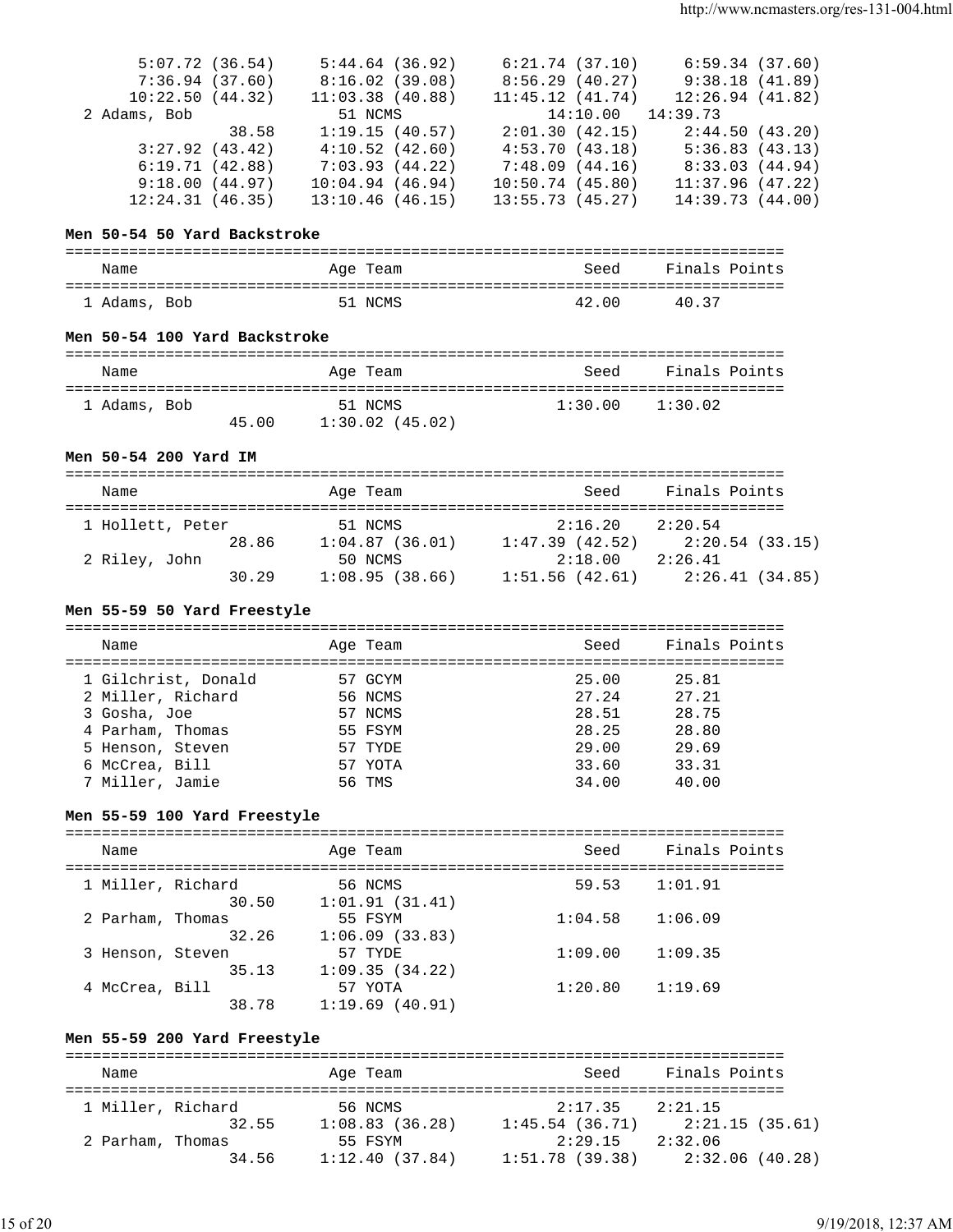# **Men 55-59 500 Yard Freestyle**

| Seed<br>Name<br>Age Team<br>1 Miller, Richard<br>$6:37.98$ $6:42.47$<br>56 NCMS           |                |
|-------------------------------------------------------------------------------------------|----------------|
|                                                                                           | Finals Points  |
|                                                                                           |                |
| 1:54.93(41.18)<br>34.44<br>1:13.75(39.31)                                                 | 2:36.32(41.39) |
| 4:41.57(41.85)<br>3:59.72(41.64)<br>3:18.08(41.76)<br>6:42.47(38.64)<br>6:03.83(40.56)    | 5:23.27(41.70) |
| 2 Parham, Thomas<br>55 FSYM<br>7:22.05<br>7:11.63                                         |                |
| 1:23.03(43.06)<br>2:07.77(44.74)<br>39.97                                                 | 2:54.09(46.32) |
| $4:27.88$ (47.07)<br>5:15.03(47.15)<br>3:40.81(46.72)<br>6:43.32(42.19)<br>7:22.05(38.73) | 6:01.13(46.10) |

## **Men 55-59 1000 Yard Freestyle**

| Name              | Age Team          | Seed                  | Finals Points                     |  |
|-------------------|-------------------|-----------------------|-----------------------------------|--|
| 1 Henson, Steven  | 57 TYDE           | $15:00.00$ $14:16.13$ |                                   |  |
| 38.14             | 1:19.97(41.83)    |                       | $2:45.44$ ()                      |  |
| 3:28.81(43.37)    |                   | $4:55.08$ ( )         | 5:37.69(42.61)                    |  |
| 6:21.19(43.50)    |                   | 7:48.05( )            | 8:31.30(43.25)                    |  |
| 9:15.66(44.36)    | 9:59.71(44.05)    |                       |                                   |  |
|                   |                   |                       | $13:37.65$ ( ) $14:16.13$ (38.48) |  |
| 2 Miller, Jamie   | 56 TMS            | $20:00.00$ $20:37.75$ |                                   |  |
| 54.76             | 1:56.95(1:02.19)  |                       | 4:06.10(                          |  |
| 5:08.83(1:02.73)  | 6:13.09(1:04.26)  | 7:15.17 (1:02.08)     |                                   |  |
|                   | 10:22.58()        | 11:25.93(1:03.35)     | 12:29.96(1:04.03)                 |  |
| 13:34.00(1:04.04) | 14:34.50(1:00.50) | 15:38.17(1:03.67)     | 16:40.33(1:02.16)                 |  |
| 17:42.58(1:02.25) | 18:44.11(1:01.53) | 19:43.08(58.97)       | 20:37.75 (54.67)                  |  |

## **Men 55-59 50 Yard Breaststroke**

| Name                | Age Team | Seed  | Finals Points |
|---------------------|----------|-------|---------------|
| 1 Gilchrist, Donald | 57 GCYM  | 33.00 | 33.59         |
| 2 McCrea, Bill      | 57 YOTA  | 52.80 | 44.22         |
| 3 Miller, Jamie     | 56 TMS   | 42.00 | 48.82         |

#### **Men 55-59 100 Yard Breaststroke**

| Name                | Age Team         | Seed    | Finals Points |
|---------------------|------------------|---------|---------------|
| 1 Gilchrist, Donald | 57 GCYM          | 1:10.00 | 1:13.27       |
| 34.13               | 1:13.27(39.14)   |         |               |
| 2 McCrea, Bill      | 57 YOTA          | 1:37.70 | 1:39.06       |
| 46.24               | 1:39.06(52.82)   |         |               |
| 3 Miller, Jamie     | 56 TMS           | 1:47.00 | 1:57.44       |
| 55.75               | 1:57.44(1:01.69) |         |               |

## **Men 55-59 50 Yard Butterfly**

| Name              | Age Team | Seed  | Finals Points |
|-------------------|----------|-------|---------------|
| 1 Miller, Richard | 56 NCMS  | 31.03 | 31 19         |

#### **Men 55-59 100 Yard IM**

| Name                | Age Team       | Seed    | Finals Points |
|---------------------|----------------|---------|---------------|
| 1 Gilchrist, Donald | 57 GCYM        | 1:05.00 | 1:04.62       |
| 30.36               | 1:04.62(34.26) |         |               |
| 2 Gosha, Joe        | 57 NCMS        | 1:17.17 | 1:16.83       |
| 36.21               | 1:16.83(40.62) |         |               |
| 3 Henson, Steven    | 57 TYDE        | 1:26.00 | 1:20.62       |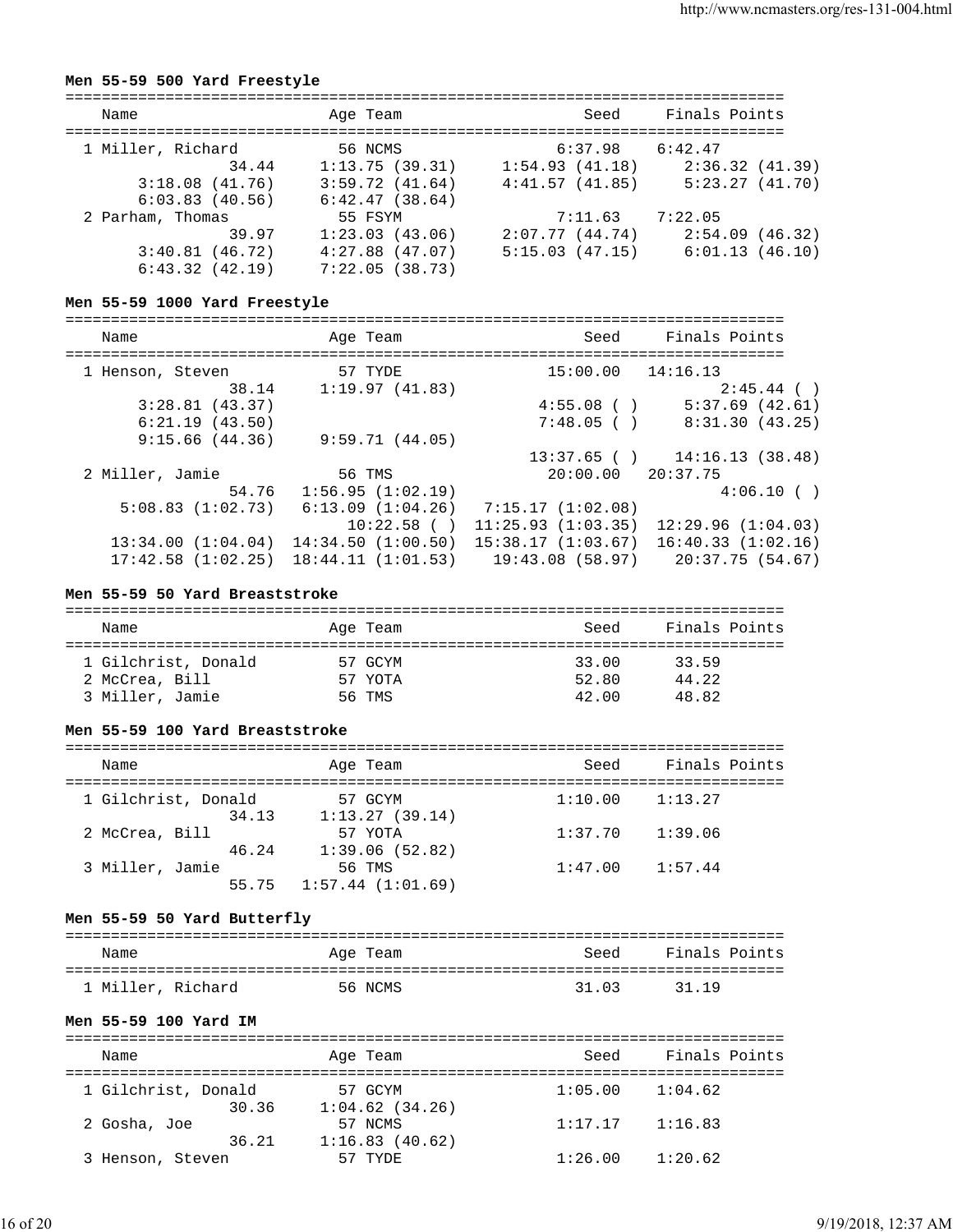| 36.63           | 1:20.62 (43.99) |                     |  |
|-----------------|-----------------|---------------------|--|
| 4 Miller, Jamie | 56 TMS          | $1:47.00$ $1:51.51$ |  |
| 54.09           | 1:51.51(57.42)  |                     |  |

### **Men 60-64 50 Yard Freestyle**

| Name                | Age Team | Seed  | Finals Points |
|---------------------|----------|-------|---------------|
| 1 Richelson, Andrew | 63 TMS   | 28.89 | 29.53         |

#### **Men 60-64 500 Yard Freestyle**

| Name             | Age Team            | Seed           | Finals Points  |
|------------------|---------------------|----------------|----------------|
| 1 Bober, Richard | 60 GCYM             | 6:42.91        | 6:45.19        |
| 34.24            | 1:11.70(37.46)      | 1:52.22(40.52) | 2:35.04(42.82) |
| 3:18.57(43.53)   | $4:01.64$ $(43.07)$ | 4:43.40(41.76) | 5:25.28(41.88) |
| 6:06.63(41.35)   | 6:45.19(38.56)      |                |                |

### **Men 60-64 50 Yard Backstroke**

| Name             | Age Team | Seed  | Finals Points |
|------------------|----------|-------|---------------|
| 1 Bober, Richard | 60 GCYM  | 31.17 | 30.85         |

#### **Men 60-64 100 Yard Backstroke**

| Name             |       | Age Team                  | Seed | Finals Points       |
|------------------|-------|---------------------------|------|---------------------|
| 1 Bober, Richard | 34.06 | 60 GCYM<br>1:09.56(35.50) |      | $1:09.94$ $1:09.56$ |

#### **Men 60-64 50 Yard Butterfly**

| Name                | Age Team | Seed  | Finals Points |
|---------------------|----------|-------|---------------|
| 1 Richelson, Andrew | 63 TMS   | 33.50 | 33.21         |

#### **Men 65-69 50 Yard Freestyle**

| Name              | Age Team | Seed  | Finals Points |
|-------------------|----------|-------|---------------|
| 1 White, Bernie   | 67 CSM   | 31.50 | 30.69         |
| 2 Orrock, Charles | 67 FSYM  | NΤ    | 35.32         |

#### **Men 65-69 100 Yard Freestyle**

| Name              | Age Team       | Seed    | Finals Points |
|-------------------|----------------|---------|---------------|
|                   |                |         |               |
| 1 Kute, Tim       | 65 DM          | 1:07.00 | 1:08.44       |
| 32.89             | 1:08.44(35.55) |         |               |
| 2 Orrock, Charles | 67 FSYM        | NT      | 1:26.98       |
| 38.87             | 1:26.98(48.11) |         |               |

# **Men 65-69 200 Yard Freestyle**

| Name              | Age Team       | Seed           | Finals Points     |
|-------------------|----------------|----------------|-------------------|
| 1 Fletcher, Doug  | 68 RAM         | 2:56.80        | 3:05.28           |
| 41.50             | 1:28.56(47.06) | 2:17.60(49.04) | $3:05.28$ (47.68) |
| 2 Orrock, Charles | 67 FSYM        | NΤ             | 3:39.79           |
| 43.13             | 1:35.27(52.14) | 2:35.20(59.93) | 3:39.79(1:04.59)  |

#### **Men 65-69 500 Yard Freestyle**

#### ===============================================================================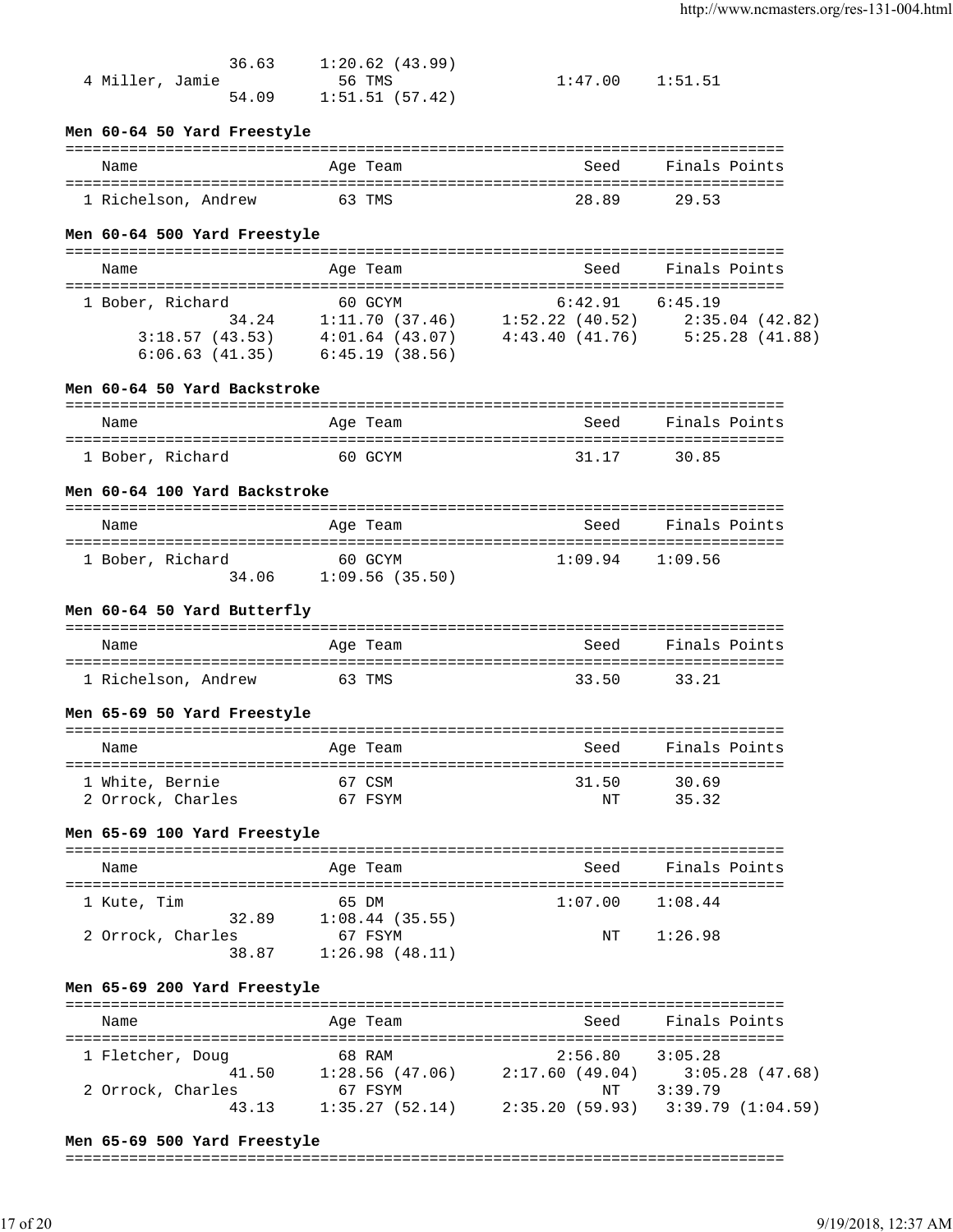| Name                                              | Age Team                       | Seed                   | Finals Points                       |
|---------------------------------------------------|--------------------------------|------------------------|-------------------------------------|
| ==============================<br>1 White, Bernie | 67 CSM                         | $7:50.00$ 8:03.95      |                                     |
| 46.69                                             | 1:35.35(48.66)<br>$4:54.58$ () |                        | 3:16.37()                           |
| $7:20.14$ ()                                      | 8:03.95(43.81)                 |                        |                                     |
| 2 Fletcher, Doug                                  | 68 RAM                         | $7:42.72$ $8:06.51$    |                                     |
| 42.10                                             | 1:29.08(46.98)                 |                        | $2:18.37(49.29)$ $3:08.05(49.68)$   |
| 3:58.20(50.15)                                    | 4:48.17(49.97)                 |                        | $5:38.67$ (50.50) $6:28.80$ (50.13) |
| 7:18.79(49.99)                                    | 8:06.51(47.72)                 |                        |                                     |
| Men 65-69 1000 Yard Freestyle                     |                                |                        |                                     |
| Name                                              | Age Team                       | Seed                   | Finals Points                       |
|                                                   |                                | $16.15 \times 10^{-1}$ |                                     |

| 1 Fletcher, Doug |       | 68 RAM          |                 | 16:45.99       | 16:46.01        |  |
|------------------|-------|-----------------|-----------------|----------------|-----------------|--|
|                  | 44.49 | 1:33.06(48.57)  |                 | 2:22.84(49.78) | 3:13.02(50.18)  |  |
| 4:04.16(51.14)   |       | 4:54.90(50.74)  |                 | 5:46.00(51.10) | 6:36.93(50.93)  |  |
| 7:27.92(50.99)   |       | 8:18.57(50.65)  |                 | 9:09.80(51.23) | 10:01.30(51.50) |  |
| 10:52.73(51.43)  |       | 11:44.29(51.56) | 12:34.43(50.14) |                | 13:26.14(51.71) |  |
| 14:16.53(50.39)  |       | 15:07.35(50.82) | 15:57.42(50.07) |                | 16:46.01(48.59) |  |

#### **Men 65-69 50 Yard Breaststroke**

| Name             | Age Team | Seed  | Finals Points |
|------------------|----------|-------|---------------|
| 1 Fletcher, Doug | 68 RAM   | 40.04 | 43.91         |

### **Men 65-69 100 Yard Breaststroke**

| Name                      | Age Team                 | Seed                | Finals Points |
|---------------------------|--------------------------|---------------------|---------------|
| 1 Fletcher, Doug<br>45.45 | 68 RAM<br>1:35.53(50.08) | $1:29.47$ $1:35.53$ |               |

## **Men 65-69 50 Yard Butterfly**

| Name            | Age Team | Seed    | Finals Points |
|-----------------|----------|---------|---------------|
| 1 White, Bernie | 67 CSM   | 34 O.O. | 32.79         |

#### **Men 65-69 100 Yard IM**

| Name        |       | Age Team       | Seed    | Finals Points |
|-------------|-------|----------------|---------|---------------|
| 1 Kute, Tim |       | 65 DM          | 1:14.00 | 1:14.94       |
|             | 34 98 | 1:14.94(39.96) |         |               |

## **Men 65-69 200 Yard IM**

| Name        |       | Age Team       | Seed                | Finals Points   |
|-------------|-------|----------------|---------------------|-----------------|
| 1 Kute, Tim |       | 65 DM          | $2:55.00$ $2:47.73$ |                 |
|             | 35.26 | 1:17.78(42.52) | 2:08.44 (50.66)     | 2:47.73 (39.29) |

### **Men 80-84 50 Yard Breaststroke**

| Name              | Age Team | Seed  | Finals Points |
|-------------------|----------|-------|---------------|
| 1 Kortheuer, John | 80 GCYM  | 41.38 | 40.80         |

#### **Women 18+ 200 Yard Freestyle Relay**

| Team | Seed | Finals Points |
|------|------|---------------|
|      |      |               |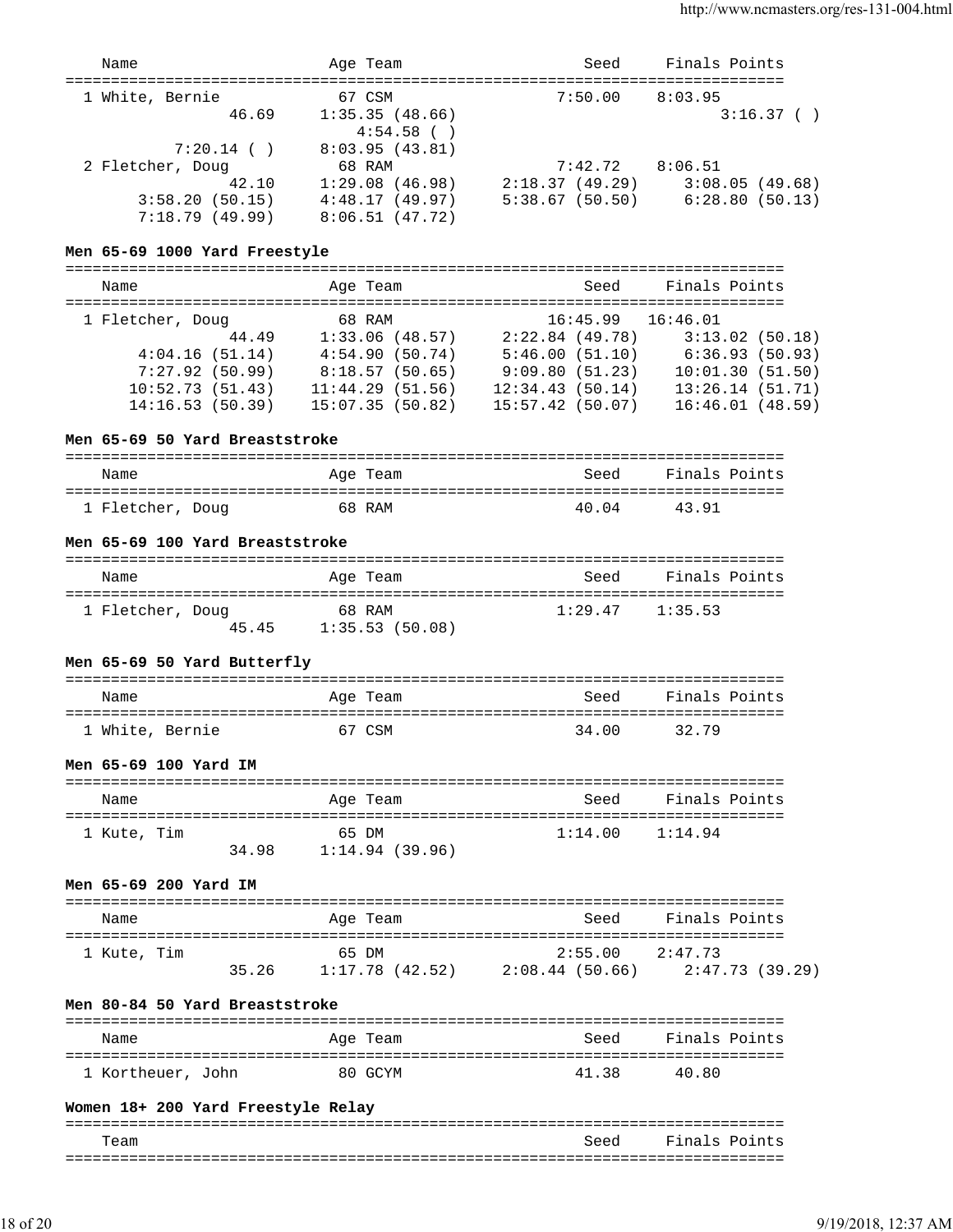1 FSYM 'A' 2:26.00 2:30.67 1) Parham, Mary W48 2) Olinger, Amy W46 3) Hunter, Dede W56 4) Tomblin, Meredith W24 34.60 1:18.84 (44.24) 1:58.20 (39.36) 2:30.67 (32.47) **Women 18+ 200 Yard Medley Relay** =============================================================================== Team Seed Finals Points =============================================================================== 1 FSYM 'A' 3:20.00 2:51.89 1) Hunter, Dede W56 2) Tomblin, Meredith W24 3) Parham, Mary W48 4) Olinger, Amy W46 51.03 1:30.09 (39.06) 2:10.96 (40.87) 2:51.89 (40.93) **Men 18+ 200 Yard Freestyle Relay** =============================================================================== Team Seed Finals Points =============================================================================== 1 FSYM 'A' 2:09.00 2:07.21 1) Hardin, Channing M19 2) Sawyers, James M28 3) Helton, Michael M32 4) Parham, Thomas M55 36.01 1:07.56 (31.55) 1:37.08 (29.52) 2:07.21 (30.13) **Men 18+ 200 Yard Medley Relay** =============================================================================== Team Seed Finals Points =============================================================================== 1 FSYM 'A' 3:20.00 2:55.28 1) Orrock, Charles M67 2) Hardin, Channing M19 3) Helton, Michael M32 4) Sawyers, James M28 1:05.28 1:45.72 (40.44) 2:24.32 (38.60) 2:55.28 (30.96) **Men 25+ 200 Yard Freestyle Relay** =============================================================================== Team Seed Finals Points =============================================================================== 1 DEMON MASTERS SWIMMING 'A' 1) Kute, Tim M65 2) Monosoff, Micah M28 3) Cook, Gregory M48 4) Hawkins, Nathaniel M32 30.35 59.91 (29.56) 1:28.16 (28.25) 1:53.75 (25.59) **Men 25+ 200 Yard Medley Relay** =============================================================================== Team Seed Finals Points =============================================================================== 1 DEMON MASTERS SWIMMING 'A' NT 2:13.67 1) Kute, Tim M65 2) Monosoff, Micah M28 3) Cook, Gregory M48 4) Hawkins, Nathaniel M32 35.69 1:14.42 (38.73) 1:47.10 (32.68) 2:13.67 (26.57) **Men 35+ 200 Yard Freestyle Relay** =============================================================================== Team Seed Finals Points =============================================================================== 1 TRIAD MASTERS SWIMMING 'A' NE SAN SANT 2:09.74 1) Richelson, Andrew M63 2) Gray, Straford M47 3) Miller, Jamie M56 4) Guthrie, Tom M36 30.99 1:12.26 (41.27) 1:28.50 (16.24) 2:09.74 (41.24) **Men 45+ 200 Yard Freestyle Relay** =============================================================================== Team Seed Finals Points =============================================================================== NT 1:49.02 1) Ford, Douglas M46 2) O'Connell, Daniel M45